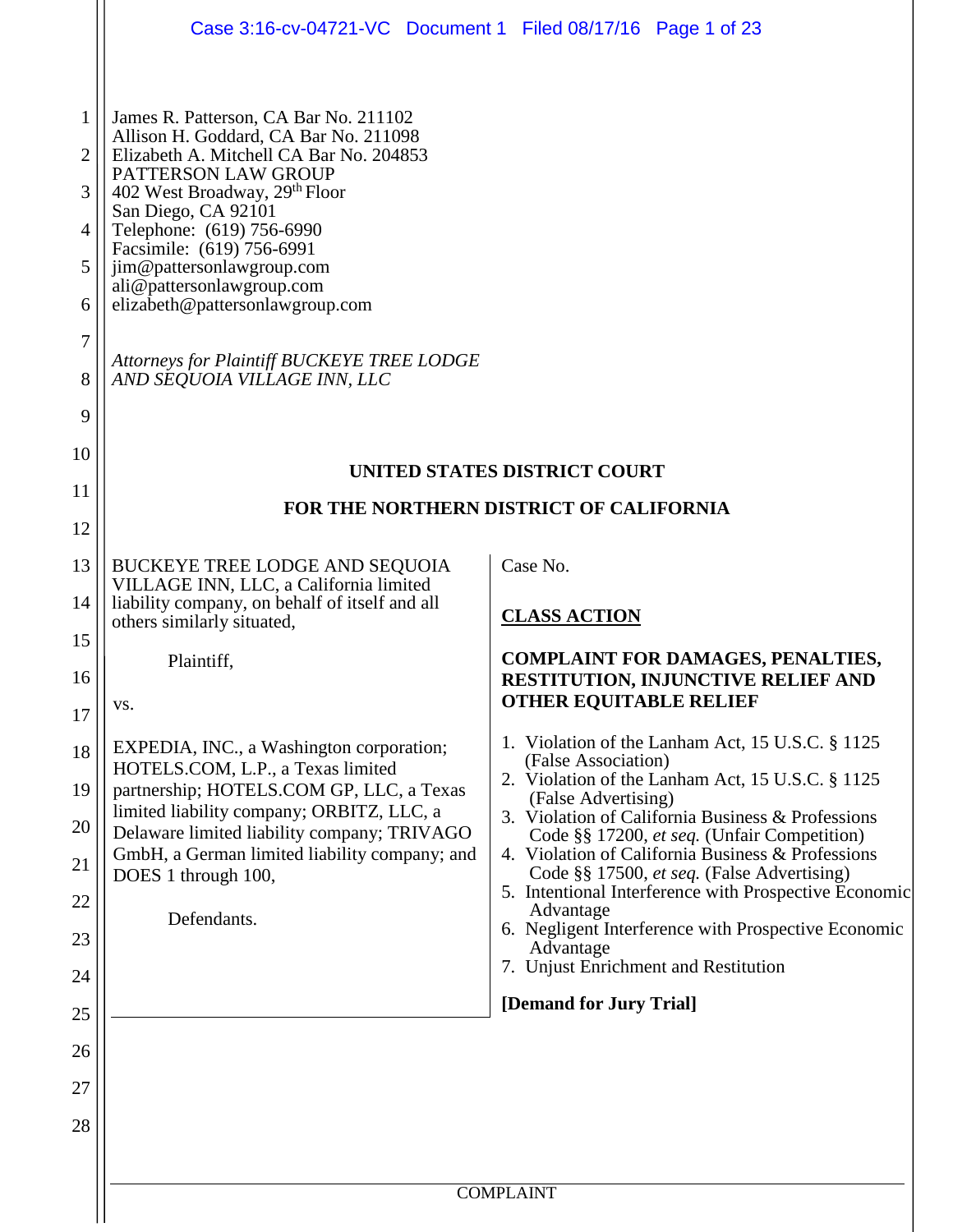2 3 Plaintiff Buckeye Tree Lodge and Sequoia Village Inn, LLC ("Buckeye Tree Lodge") on behalf of itself and all others similarly situated, alleges upon personal knowledge, information and belief as follows:

5

6

7

8

9

10

11

14

21

22

4

1

### **I. NATURE OF ACTION**

1. The classic bait and switch. Defendants run a network of on-line travel services and websites under popular brands like Hotels.com, Expedia.com, Orbitz and Trivago (collectively, "Expedia"). Expedia baits consumers with on-line deals for vacation and hotel stays at the Buckeye Tree Lodge and other Class Member hotels, even though these hotels are not affiliated with Expedia. In fact, Expedia has no way to book these hotels.

12 13 2. After Expedia baits consumers with the false impression that they can book these hotels through its website, the switch begins. Expedia's website falsely shows that there is no availability at the hotel, but then pushes the consumers to "deals" at Expedia's nearby member hotels, who pay Expedia a fee for every room booked through its website.

15 16 17 3. Expedia's deceit is brazen. Expedia posts fake telephone numbers for Buckeye Tree Lodge and other Class Member hotels to divert callers to Expedia's own operators, who then try to book the consumers at Expedia member hotels.

18 19 20 4. Worse, Expedia then targets social media advertisements – *for hotels it cannot book* – to those consumers, using the brands of Class Member hotels to divert business from them to Expedia members.

5. Believing Expedia's representation that there is no availability at a Class Member hotel, consumers take their business to Expedia member hotels. And the bait and switch is complete.

23 24 25 26 6. Expedia's conduct violates the Lanham Act (15 U.S.C. § 1125), California Business and Professions Code §§ 17200, *et seq*. and 17500, *et seq*., and constitutes unfair competition, false advertising, false affiliation, trademark infringement, interference with prospective economic advantage and unjust enrichment.

28 / / /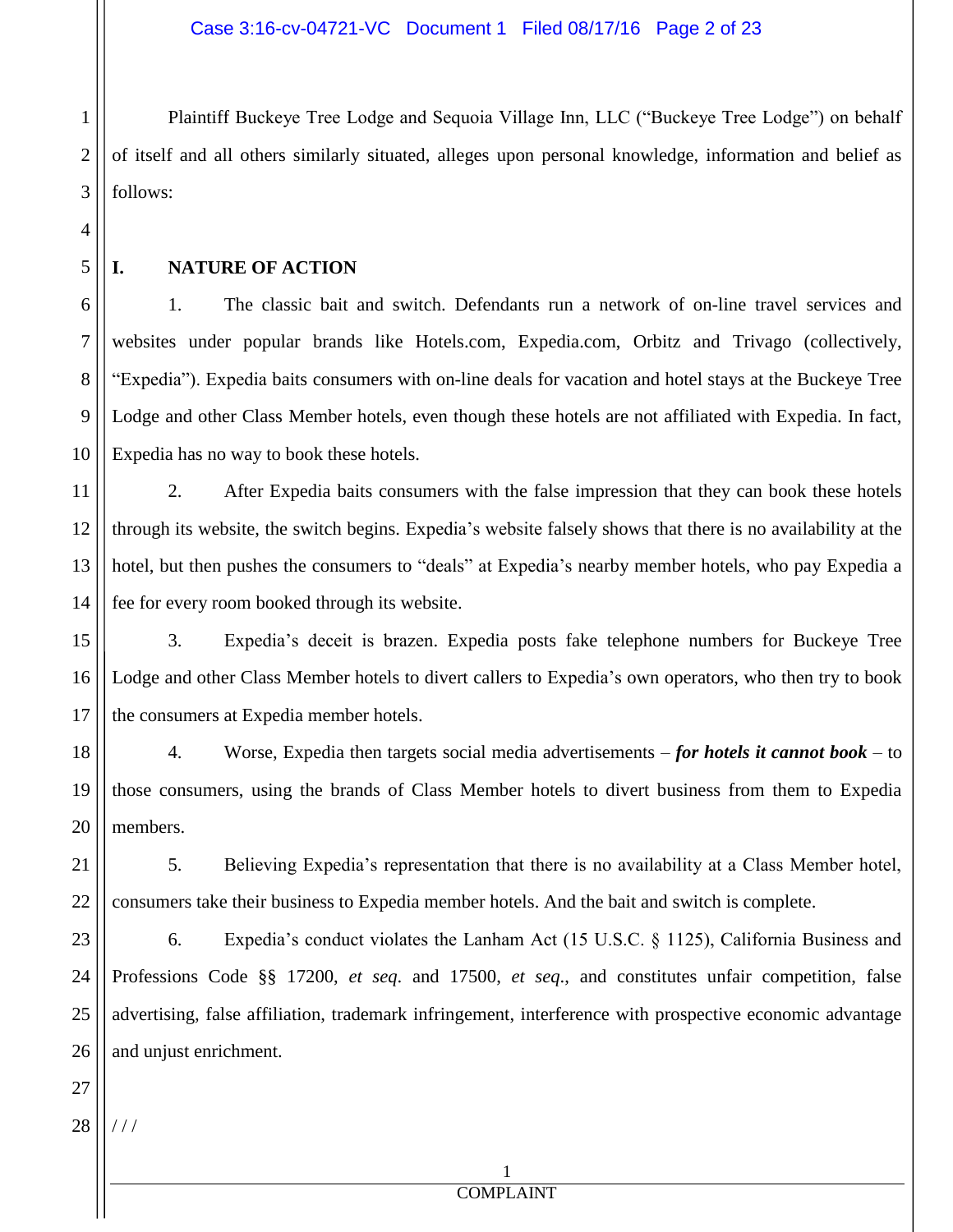#### Case 3:16-cv-04721-VC Document 1 Filed 08/17/16 Page 3 of 23

#### **II. JURISDICTION**

2 3 7. This Court has subject matter jurisdiction over Plaintiff's Lanham Act claims pursuant to 28 U.S.C. § 1331.

4 5 8. This Court has supplemental subject matter jurisdiction over Plaintiff's state-law claims pursuant to 28 U.S.C. § 1367.

9. This Court also has subject matter jurisdiction under the Class Action Fairness Act, 28 U.S.C. § 1332(d), because there are more than 100 putative class members, the amount in controversy exceeds \$5 million, and there is minimal diversity. Plaintiff Buckeye Tree Lodge, a California citizen, is diverse from Defendant Expedia, Inc., a Washington citizen, Defendant Hotels.com, L.P., a Texas citizen, Defendant Hotels.com GP, LLC, a Texas citizen, Orbitz, LLC, a Delaware citizen, and Trivago GmbH, a German citizen.

12

13

14

17

19

1

6

7

8

9

10

11

#### **III. VENUE**

15 16 10. This Court is the proper venue for this action pursuant to 28 U.S.C. § 1391(b). Defendants reside in this District under 28 U.S.C. § 1391(c); and a substantial amount of the events giving rise to the claims occurred in this District.

# 18

**IV. PARTIES** 11. Plaintiff Buckeye Tree Lodge and Sequoia Village Inn, LLC is a California limited

20 liability company.

21 22 12. Defendant Expedia, Inc. is a Washington corporation with its headquarters in Bellevue, Washington.

23 24 25 13. Defendant Hotels.com, L.P. is a Texas limited partnership with its headquarters in Dallas, Texas. Hotels.com, L.P. also has offices in Bellevue, Washington, which it shares with Expedia, Inc. and other defendants.

26 27 28 14. Defendant Hotels.com GP, LLC is a Texas limited liability company with its headquarters in Bellevue, Washington, which it shares with Expedia, Inc. and other defendants. Hotels.com GP, LLC is the general partner of Hotels.com, L.P.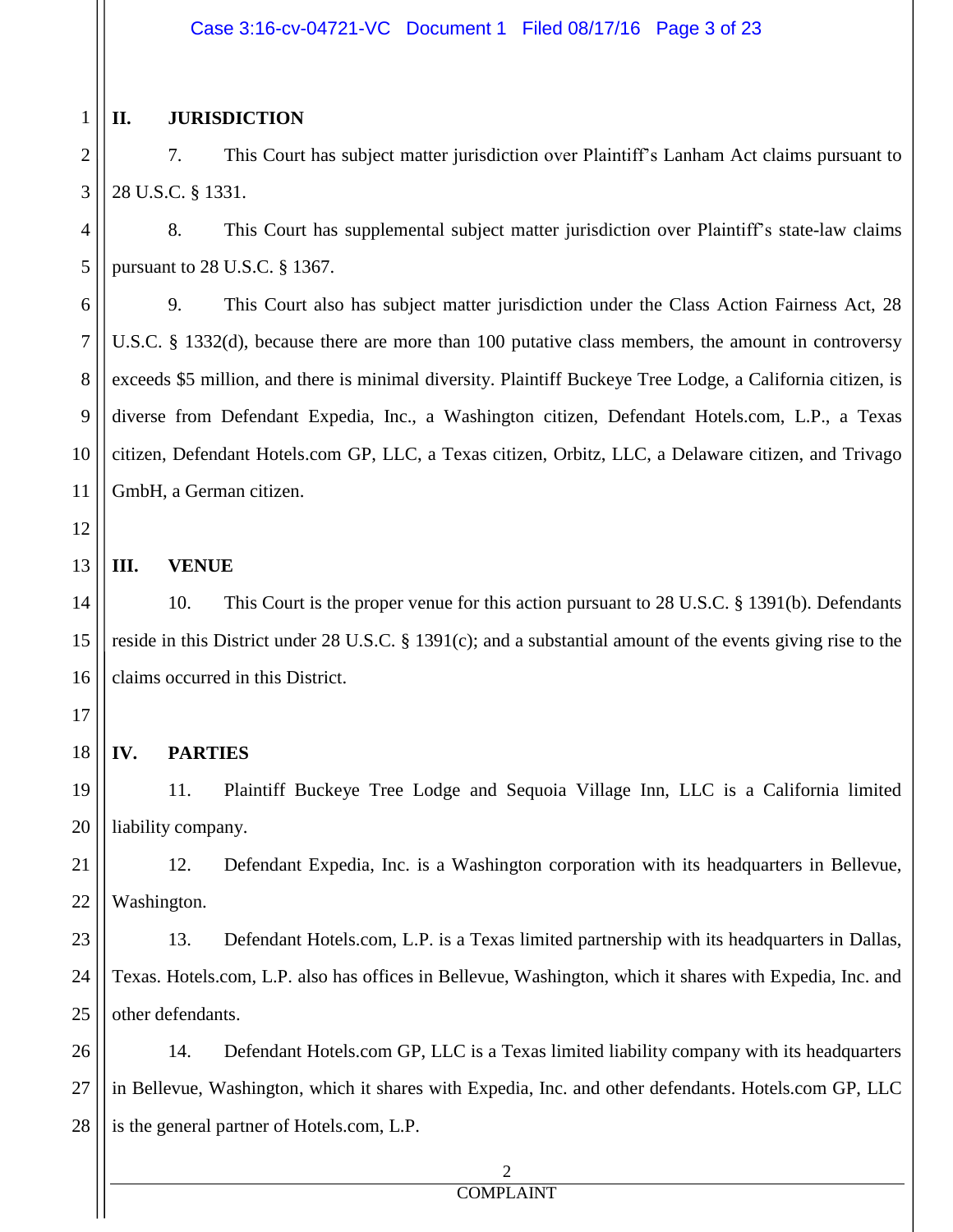1 2 3 15. Defendant Orbitz, LLC is a Delaware limited liability company with offices in Chicago, Illinois. Orbitz, LLC also has offices in Bellevue, Washington, which it shares with Expedia, Inc. and other defendants.

4 5 16. Defendant Trivago, GmbH is a German limited liability company headquartered in Düsseldorf, Germany with offices in New York, New York.

6 7 8 17. Plaintiff is unaware of the true names or capacities of the Defendants sued herein under the fictitious names DOES 1-100, but prays for leave to amend and serve such fictitiously named Defendants once their names and capacities become known.

9 10 11 12 13 18. Plaintiff is informed and believes, and based thereon alleges, that each and all of the acts and omissions alleged herein were performed by, or are attributable to, Defendants and DOES 1-100 (collectively "Defendants"), each acting as the agent for the other, with legal authority to act on the other's behalf. The acts of any and all Defendants were in accordance with, and represent the official policies of each of the named Defendants.

14 15 16 17 19. Plaintiff is informed and believes, and based thereon alleges that, at all times herein mentioned, Defendants, and each of them, ratified each and every act or omission complained of herein. At all times herein mentioned, Defendants, and each of them, aided and abetted the acts and omissions of each and all the other Defendants in proximately causing the damages herein alleged.

18 19 20 20. Plaintiff is informed and believes, and based thereon alleges, that each of said Defendants is in some manner intentionally, negligently, or otherwise responsible for the acts, omissions, occurrences, and transactions alleged herein.

# **V. STANDING**

23 24 25 21. Plaintiff has standing to bring the claims alleged in this complaint because, as further detailed below, Defendants' wrongful conduct proximately caused Plaintiff to suffer injuries to its commercial interests in its reputation and sales.

26 27 / / /

28

21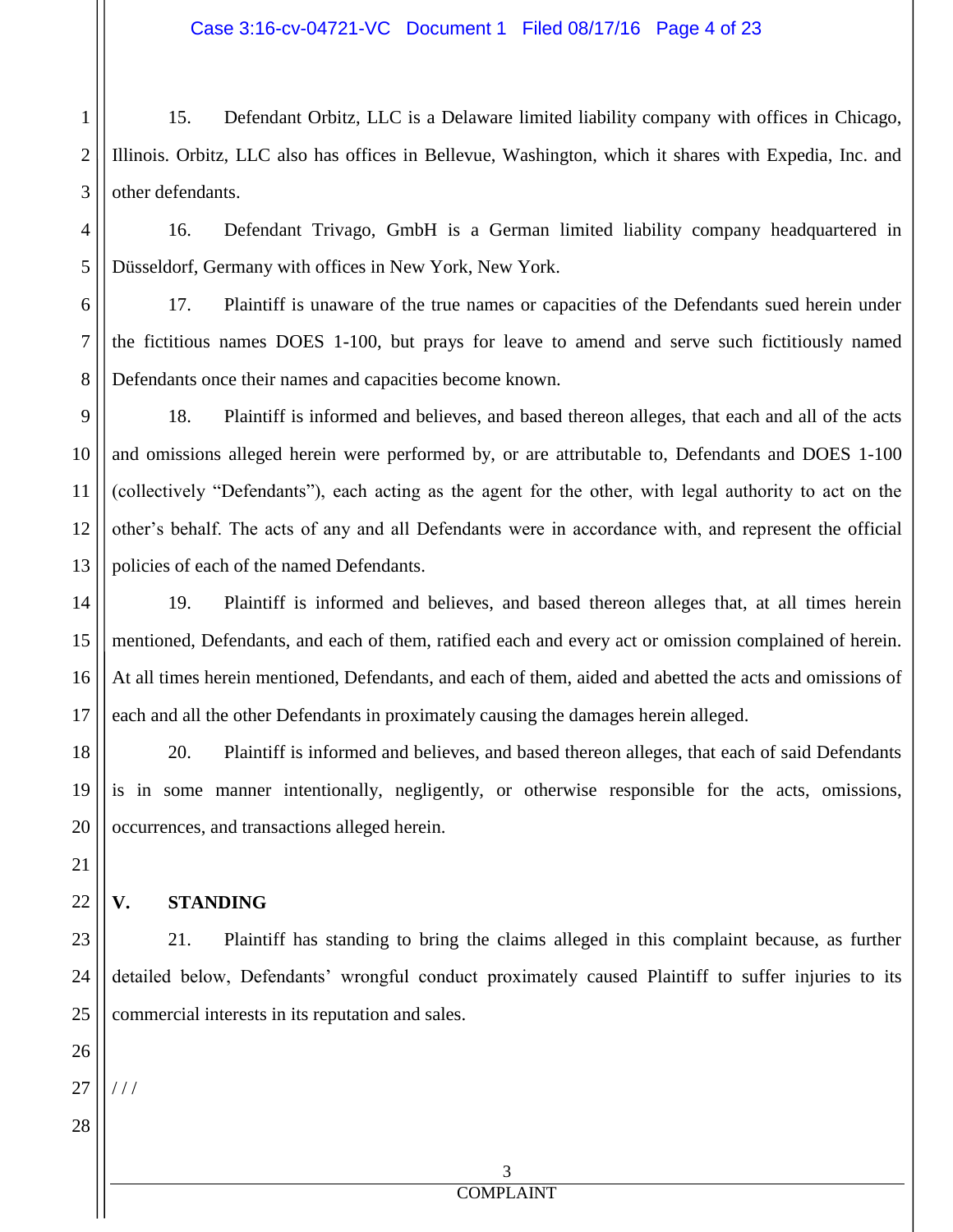# **VI. FACTUAL BACKGROUND**

#### **Defendants Lure Consumers With False Google Ads**

22. Defendants own and operate various websites that they identify as their brands, including, but not limited to, Expedia.com, Hotels.com, Orbitz.com and Trivago.com (collectively, the "Websites"). 23. Through these Websites, Defendants offer travel services to consumers in this District,

throughout California and the United States, and across the world.

1

2

3

4

5

6

7

8

9

10

11

24. For a fee, hotels and vacation lodges can sign up to be members of Defendants' websites.

25. Buckeye Tree Lodge and the Class Members are not members of Defendants' websites or otherwise affiliated with Defendants. Buckeye Tree Lodge and, on information and belief, the Class Members have not consented to the Defendants' use of their names, marks or any information concerning their booking, accommodations or availability.

12 13 26. Buckeye Tree Lodge and, on information and belief, the Class Members, own their names and marks.

14 15 16 27. Defendants push "deals" for stays at their members' hotels and lie about the availability of rooms at non-member hotels. Consumers visiting these Websites have no way of knowing which hotels are members and which are not.

17 18 19 28. But the deception starts even before consumers visit the Websites. Defendants purchase false and misleading advertisements on internet search engines like Google, to funnel traffic to their Websites.

29. For example, when a consumer uses Google to search for the Buckeye Tree Lodge, the engine's top result returns an advertisement purchased by Defendants to "Book Buckeye Tree Lodge" and promising "Incredible Offers on Great Hotels. Buckeye Tree Lodge."

20

21

27 / / /

 $111$ 

28 / / /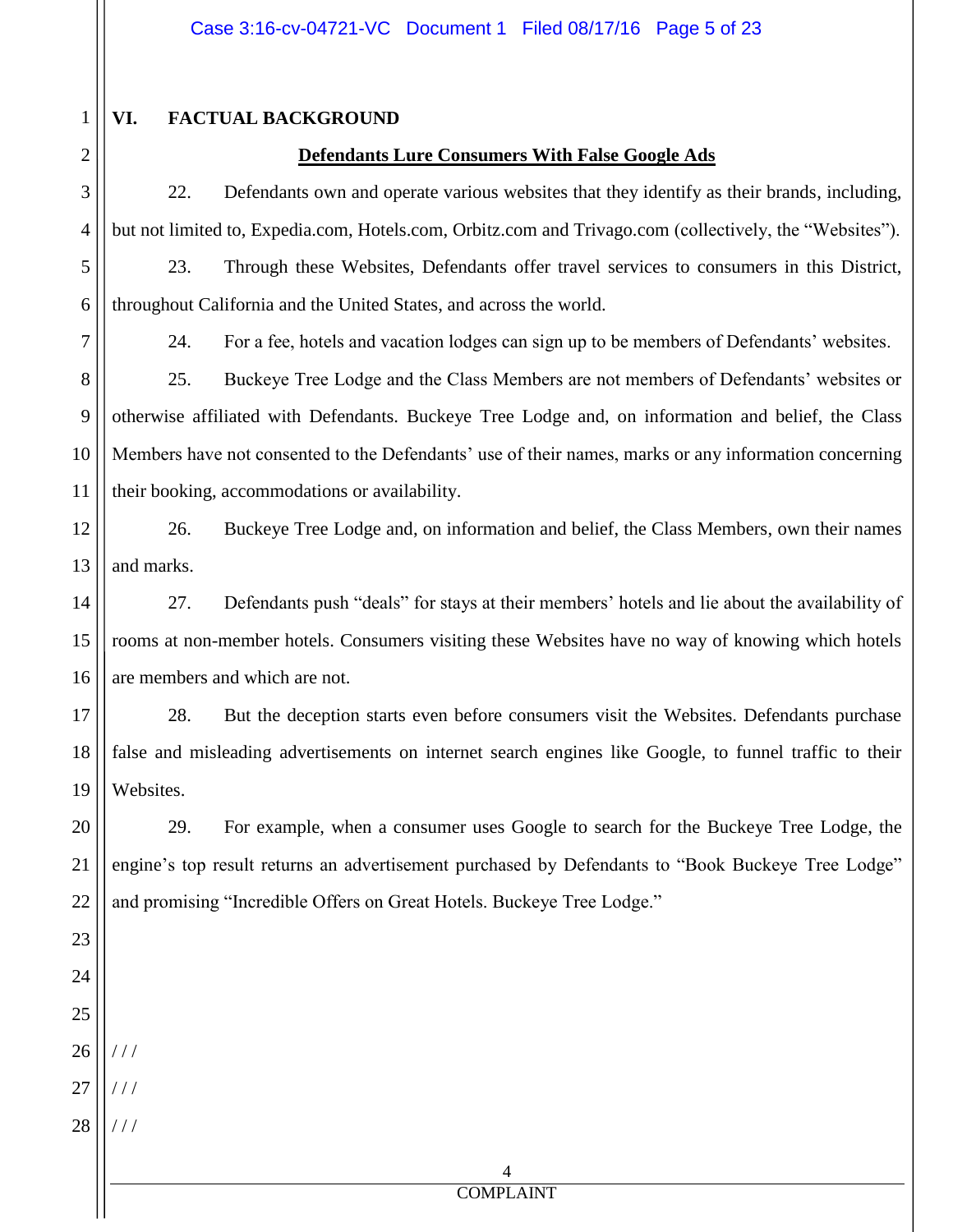

30. Plaintiff alleges on information and belief that Defendants had a pattern and practice, when available, to purchase similarly deceptive advertisements on Google and other search engines regarding the Class Members (collectively, the "Google Advertisements").

31. The Google Advertisements were false, misleading and omitted material facts necessary to make them not misleading because they stated or implied that Defendants had an affiliation with the Class Members and that Defendants could book stays at the Class Members' hotels on behalf of consumers.

32. In truth, at all relevant times, Defendants had no affiliation with Buckeye Tree Lodge and the Class Members, and Defendants had no way to actually book stays at Buckeye Tree Lodge or at the Class Members' hotels on behalf of consumers.

33. The Google Advertisements funneled consumers away from legitimate websites that could book rooms at Buckeye Tree Lodge and at the Class Members and lured consumers onto Defendants' Websites, where Defendants' unlawful conduct continued.

# **Defendants' Unfair and Fraudulent Practices on the Websites**

34. At all relevant times, when a consumer searches for Class Members on Defendants'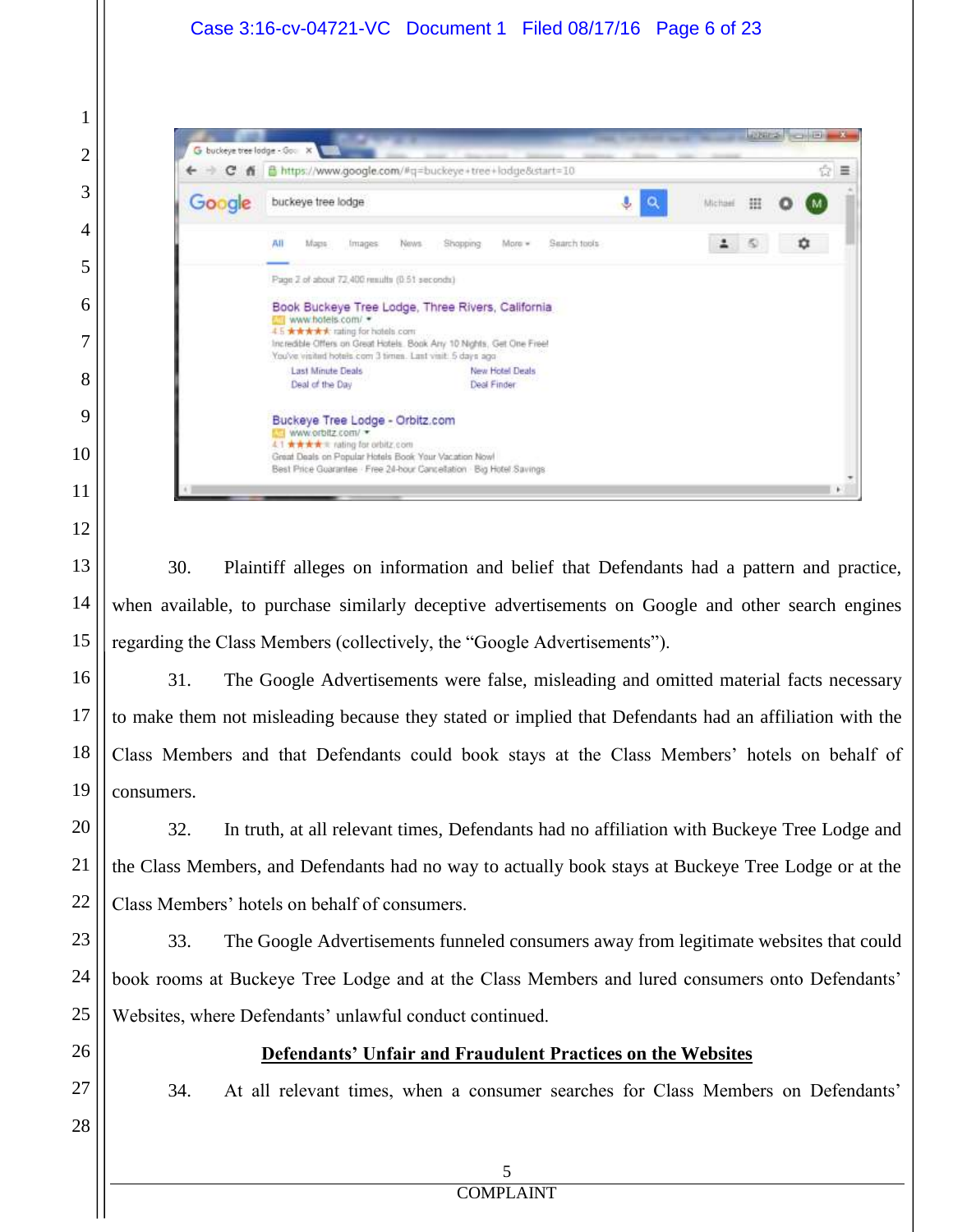#### Case 3:16-cv-04721-VC Document 1 Filed 08/17/16 Page 7 of 23

 Websites, the Websites prompt consumers to enter prospective travel dates to check for room availability.

35. Defendants' travel date searches are misleading in that they falsely lead consumers to believe that Defendants have an affiliation with Buckeye Tree Lodge and the Class Members and that Defendants can book stays with Buckeye Tree Lodge and the Class Members on behalf of travelers.

36. Plaintiff alleges on information and belief that after baiting consumers to enter their prospective travel dates, Defendants' Websites, as a standard practice, represent that there are "no rooms available" at the Buckeye Tree Lodge or Class Member hotels, that the Buckeye Tree Lodge and Class Members are "sold out," or that there are "no deals available at this time" at the Buckeye Tree Lodge and Class Members, regardless of the actual vacancy rates.

| <b>Expedia</b>                            |                                                                                                 | AΩ           | Account > My Scratchpad > My Trips Support > Español 简体中文 |             |                                      |
|-------------------------------------------|-------------------------------------------------------------------------------------------------|--------------|-----------------------------------------------------------|-------------|--------------------------------------|
| Home Bundle Deals Hotels                  | Cars Fights Cruises Things to Do Deals Rewards Mobile                                           |              |                                                           |             |                                      |
| Three Fovers, Jun 22 - Jun 23             | Tivee Rivers, Jun 22 - Jun 23<br>×                                                              |              |                                                           |             |                                      |
| DESTINATION<br><b>UATES</b><br>B          | ROOMS                                                                                           |              |                                                           |             | Change search O                      |
| Wed, Jun 22 - Thu, Jun 23<br>Three Rivers |                                                                                                 |              |                                                           |             |                                      |
|                                           | You can save an extra 10% or more off your hotel price. Sign up helow to see your lower prices. |              |                                                           |             |                                      |
| <b>Three Rivers: 27 hotels</b>            |                                                                                                 |              |                                                           |             |                                      |
| 776<br><b>Friday</b><br>CALIFORNIA<br>٠   | Soft By:<br>Oistance<br>Price                                                                   | Guest Rating | Hotel Name                                                | Recommended |                                      |
| <b>Visite</b><br>View map 9               | You picked this hotel                                                                           |              |                                                           |             | Questions? 1-800-552-0114<br>Miore w |

37. In returning these false and misleading "sold out" search results, Defendants use the names and addresses of the Buckeye Tree Lodge and Class Members together with fake phone numbers. These phone numbers do not connect would be travelers to the Buckeye Tree Lodge and Class Members. Instead, these phone numbers are owned and operated by Defendants.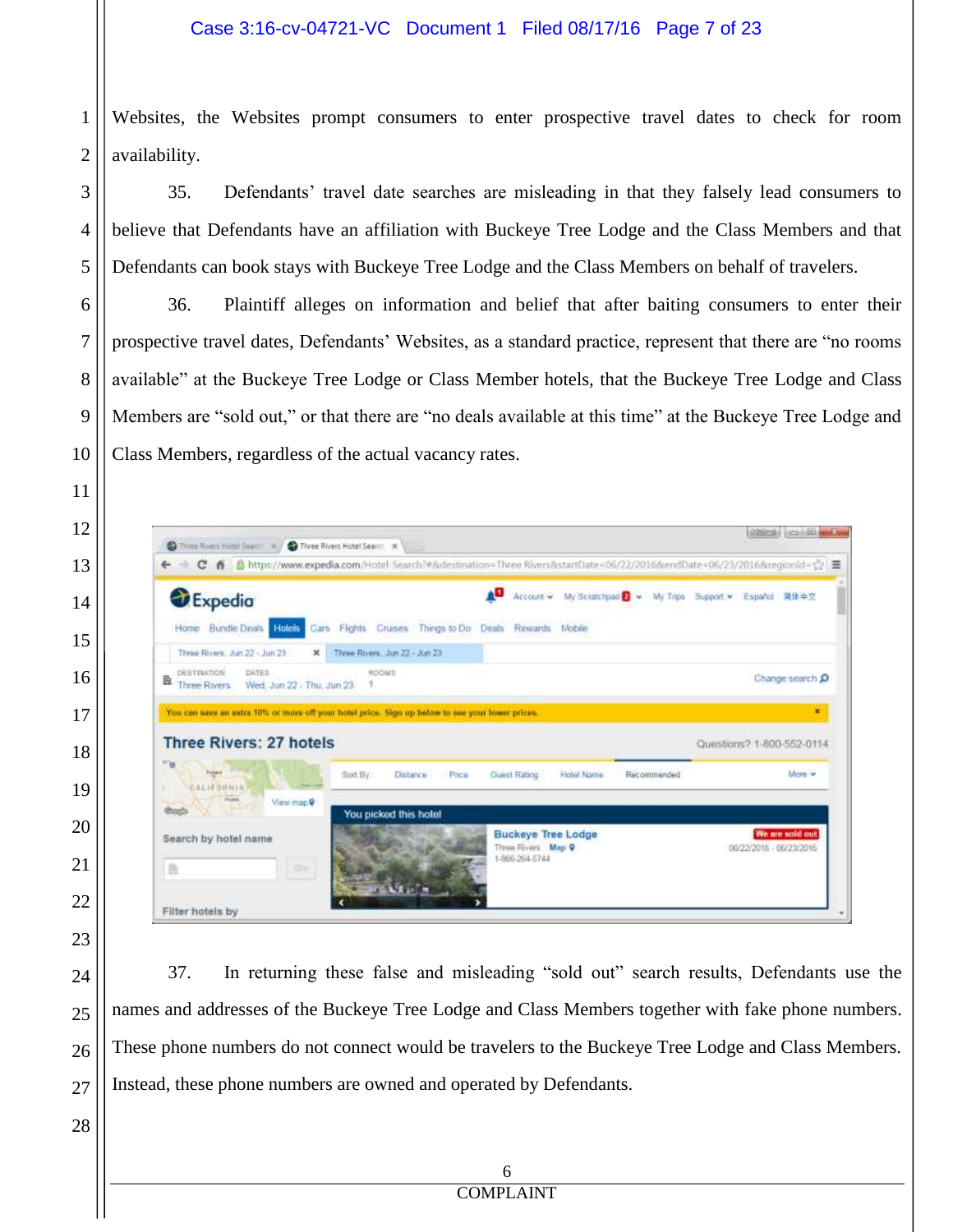### Case 3:16-cv-04721-VC Document 1 Filed 08/17/16 Page 8 of 23

38. At the same time that the Websites return false and misleading "sold out" search results with phony 800 numbers for the Buckeye Tree Lodge and Class Members, the Websites offer "deals" at their own member hotels during the same travel dates.



39. Plaintiff alleges on information and belief that at all relevant times, when consumers call the fake phone numbers, Defendants' operators confirm there is no availability at the Buckeye Tree Lodge and Class Members' hotels (regardless of their actual vacancy rates) and offer to book stays at nearby Defendants' member hotels.

#### **Defendants Continue Pursing Consumers with False Social Media Ads**

40. If a consumer does not immediately book a room through the Websites, Defendants continue pursuing their business with misleading social media advertisements.

41. For example, at all relevant times, Defendants ran targeted Facebook advertisements that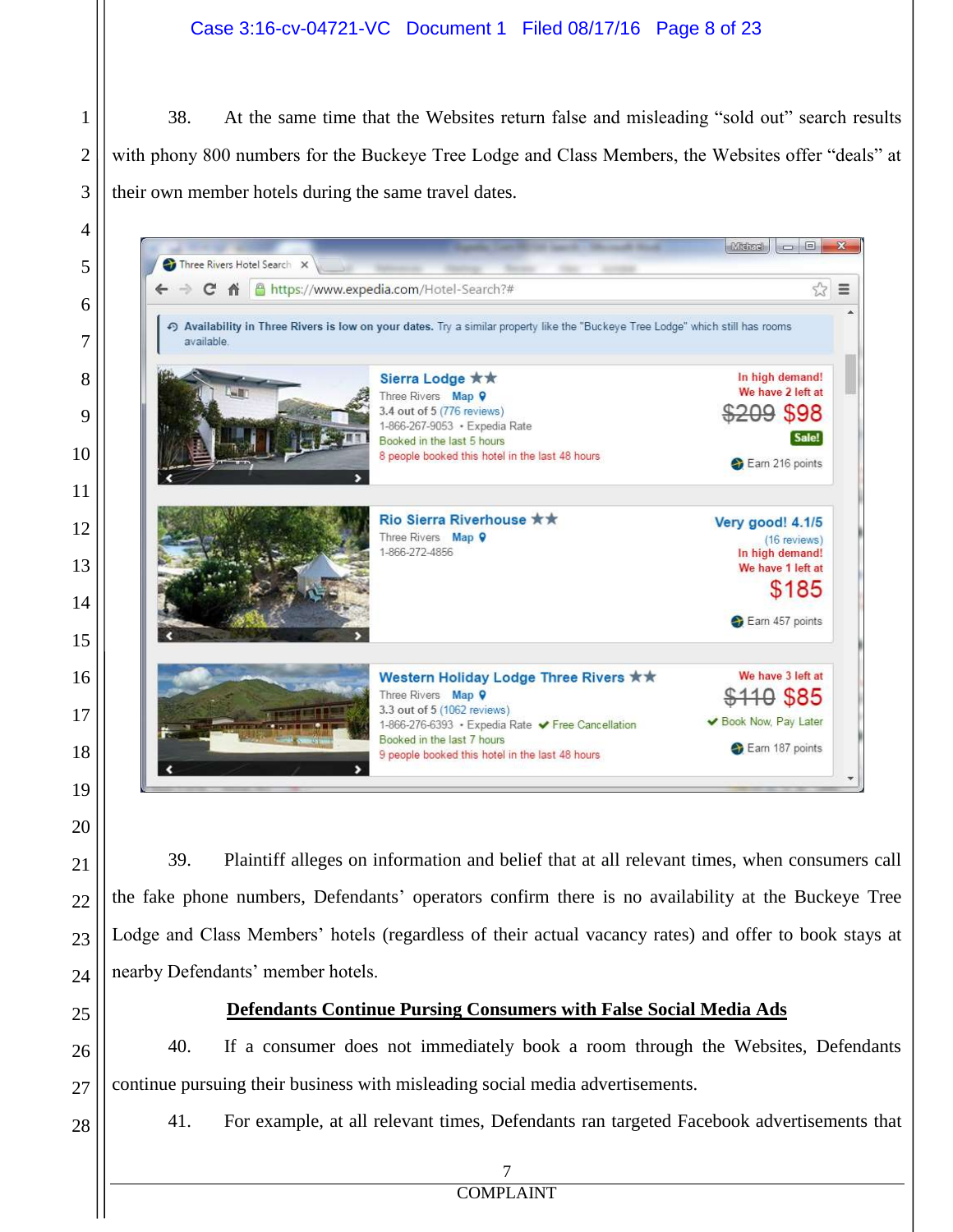### Case 3:16-cv-04721-VC Document 1 Filed 08/17/16 Page 9 of 23

would encourage consumers to "Book Buckeye Tree Lodge Now!" after the consumer has searched for Buckeye Tree Lodge on Defendants' Websites.

Microsoft Company M Inbox - michael i rondes. X / Facebook E ESPN: The Worldwide Lear X ← → C A B https://www.facebook.com ☆ ≡ **Bell** Dice with Buddies convenien Create Ad Cap & Gown √ <sup>1</sup> Spanzuratoarea Dinloma J **GB** Games Feed  $20 +$ Row Eleven Viñas Très √ Perfect Graduation Party √ FRIENDS Close Friends **A** Family C San Diego, Californ. Capistrano Valley H. Capistrano Valley H. Book Buckeye Tree Lodge now www.hotels.com GROUPS You've found the hotel, now booking it at a great price is only a few clicks away. Dog Friendly Resta RICHIE DITTA'S sup... 区森  $\bullet$  Chat(1)

42. At all relevant times, Defendants also ran targeted Twitter advertisements that would encourage consumers to book at Buckeye Tree Lodge after searching Defendants' Websites.

43. Plaintiff alleges on information and belief that Defendants had a policy and practice of running targeted advertisements on Facebook, Twitter and other social media platforms referring to Buckeye Tree Lodge and the Class Members (collectively, the "Facebook Advertisements") in an effort to mislead consumers and get them to return to the Websites to book with Defendants' member hotels.

## **VII. CLASS ALLEGATIONS**

1

2

3

4

5

6

7

8

9

10

11

12

13

14

15

16

17

18

19

20

21

22

23

24

25

26

27

28

44. **Classes**: Plaintiff brings its claims on behalf of the following classes of persons, as alleged more specifically in each claim for relief set forth herein:

a. **National Class**: Pursuant to Fed. R. Civ. P. 23, Plaintiff seeks to certify a class of the following persons:

> All hotels, lodges, inns, motels and providers of overnight accommodations whose names appeared on Hotels.com, Expedia.com, Orbitz.com or Trivago.com with whom Defendants did not have a booking agreement during the relevant time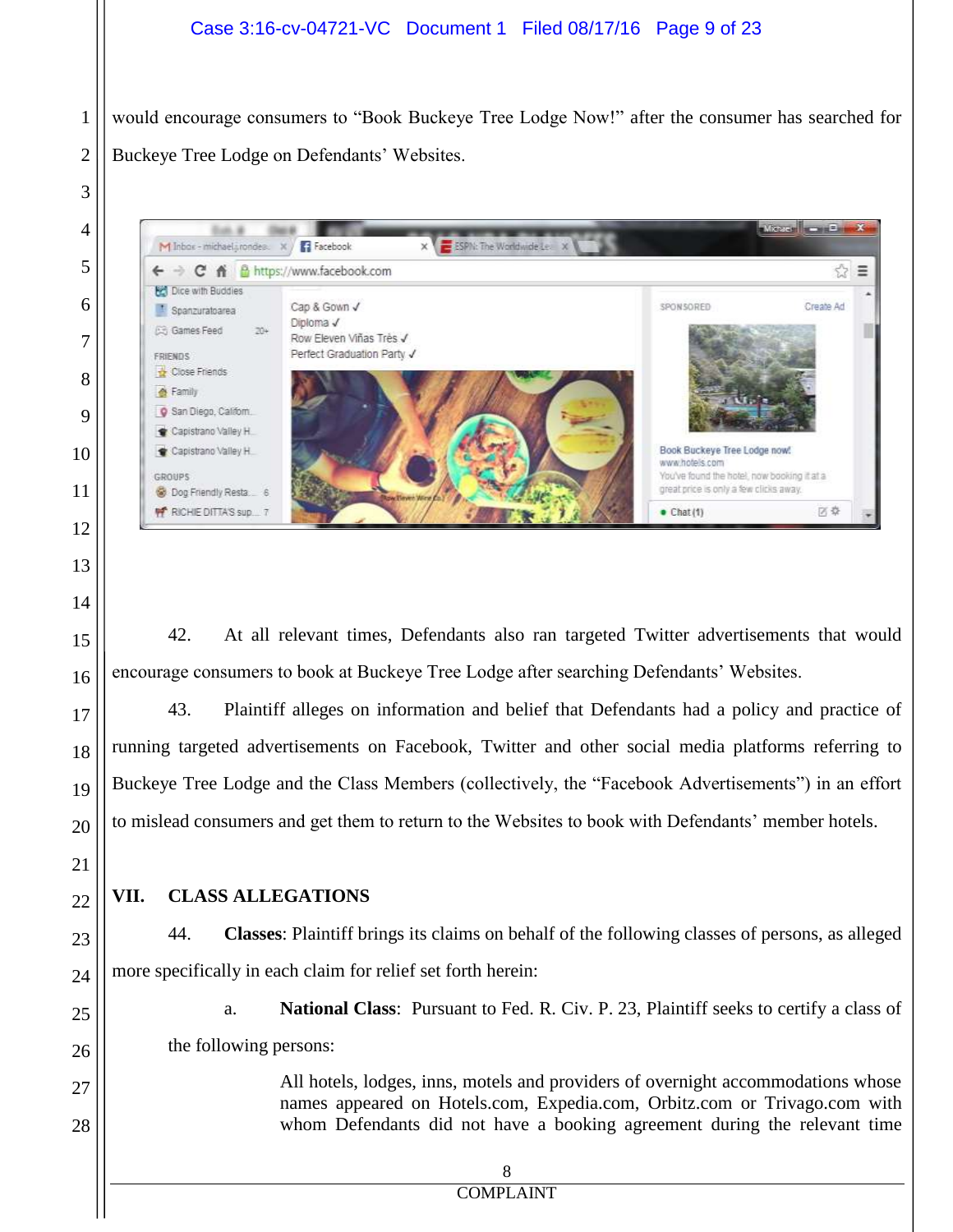|                     | Case 3:16-cv-04721-VC Document 1 Filed 08/17/16 Page 10 of 23                                                                                                                                                                                                |
|---------------------|--------------------------------------------------------------------------------------------------------------------------------------------------------------------------------------------------------------------------------------------------------------|
| 1<br>$\overline{2}$ | period from four (4) years preceding the filing of this Complaint, up to and<br>through the time of trial for this matter (hereinafter the "National Class").                                                                                                |
| 3                   | $\mathbf b$ .<br><b>California Sub-Class:</b> Pursuant to Fed. R. Civ. P. 23, Plaintiff seeks to certify a                                                                                                                                                   |
| 4                   | sub-class of the following persons:                                                                                                                                                                                                                          |
| 5                   | All California-based hotels, lodges, inns, motels and providers of overnight<br>accommodations whose names appeared on Hotels.com, Expedia.com, Orbitz.com                                                                                                   |
| 6<br>7              | or Trivago.com with whom Defendants did not have a booking agreement during<br>the relevant time period from four (4) years preceding the filing of this Complaint,<br>up to and through the time of trial for this matter (hereinafter the "California Sub- |
| 8                   | $Class$ ").                                                                                                                                                                                                                                                  |
| 9                   | 45.<br><b>Excluded from the Classes:</b> Excluded from the classes are Defendants, their corporate                                                                                                                                                           |
| 10                  | parents, subsidiaries and affiliates, officers and directors, any entity in which any Defendant has a                                                                                                                                                        |
| 11                  | controlling interest, and the legal representatives, successors, or assigns of any such excluded persons or                                                                                                                                                  |
| 12                  | entities, and Plaintiff's attorneys. Also excluded are any judges presiding over these proceedings and                                                                                                                                                       |
| 13                  | their immediate family.                                                                                                                                                                                                                                      |
| 14                  | 46.<br><b>Numerosity:</b> The class members are so numerous that joinder of all members is                                                                                                                                                                   |
| 15                  | impracticable. While the exact numbers of class members are unknown to Plaintiff at this time, Buckeye                                                                                                                                                       |
| 16                  | Tree Lodge is informed and believes that the classes consist of more than one hundred individuals.                                                                                                                                                           |
| 17 <sub>1</sub>     | Members are readily ascertainable through appropriate discovery from records maintained by Defendants                                                                                                                                                        |
| 18                  | and their agents.                                                                                                                                                                                                                                            |
| 19                  | Common Questions of Law and Fact Predominate: Questions of law and fact common<br>47.                                                                                                                                                                        |
| 20                  | to the Class predominate over questions affecting only individuals, including:                                                                                                                                                                               |
| 21                  | What algorithms Defendants used on their Websites to return search results to<br>a.                                                                                                                                                                          |
| 22                  | consumers;                                                                                                                                                                                                                                                   |
| 23                  | Whether Defendants' search engines accessed actual vacancy rates of their non-<br>$\mathbf b$ .                                                                                                                                                              |
| 24                  | member hotels;                                                                                                                                                                                                                                               |
| 25                  | How Defendants used smart technology to track consumer search history;<br>$\mathbf{C}$ .                                                                                                                                                                     |
| 26                  | d.<br>Whether Defendants online advertisements were part of a pattern and practice to                                                                                                                                                                        |
| 27                  | divert business unfairly toward their member hotels;                                                                                                                                                                                                         |
| 28                  | Whether Defendants' offers to book stays at hotels with whom they had no<br>e.                                                                                                                                                                               |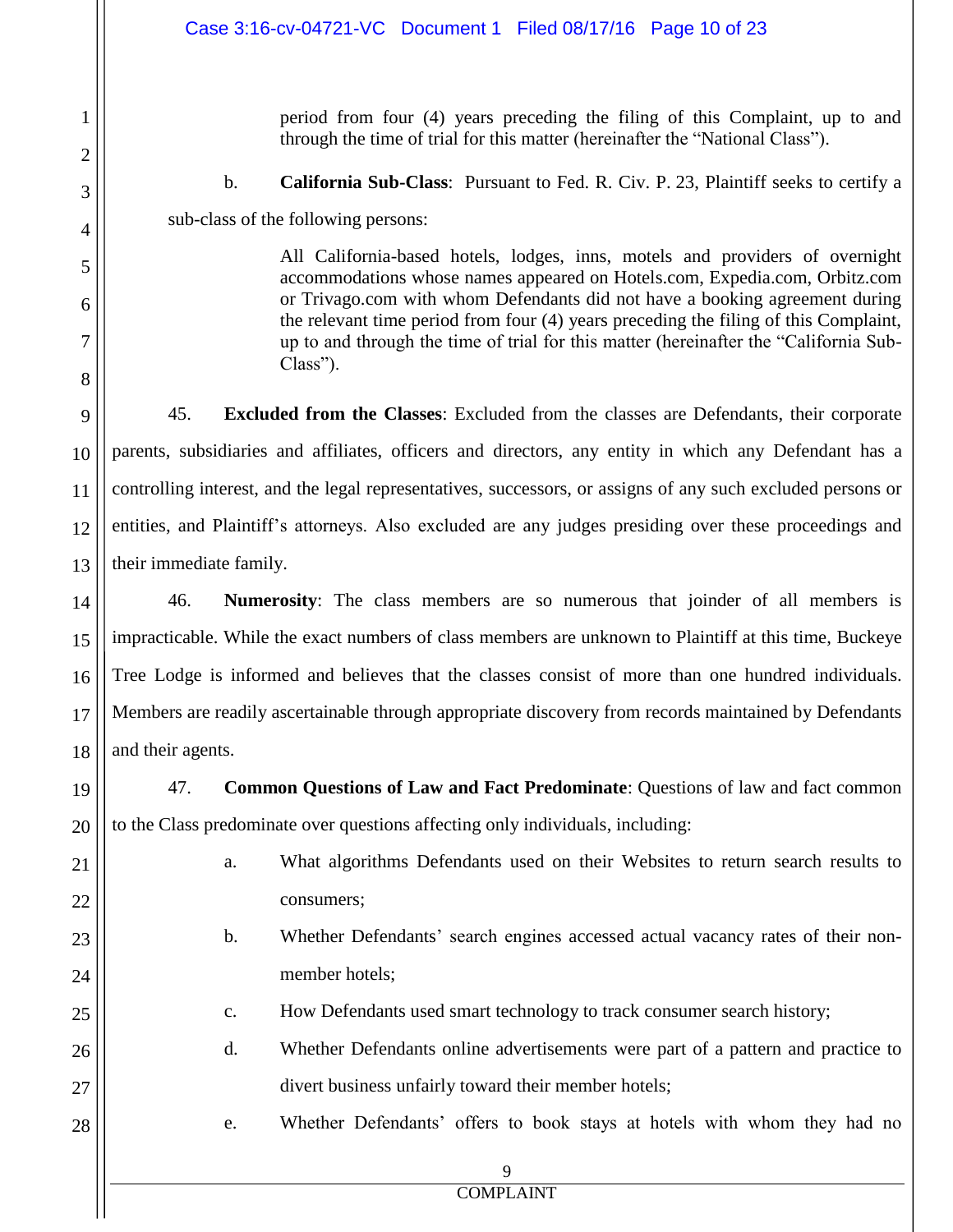|    | Case 3:16-cv-04721-VC Document 1 Filed 08/17/16 Page 11 of 23                                           |
|----|---------------------------------------------------------------------------------------------------------|
| 1  | affiliation violated the Lanham Act, 15 U.S.C. $\S 1125(a)(1)(A);$                                      |
| 2  | f.<br>Whether Defendants' use of Plaintiff and Class Members' names and identifying                     |
| 3  | information violated section 43(a) of the Lanham Act;                                                   |
| 4  | Whether Defendants' false representation that Plaintiff and Class Members' hotels<br>g.                 |
| 5  | were sold out, had no rooms available or had no deals violated section $43(a)$ of the                   |
| 6  | Lanham Act;                                                                                             |
| 7  | h.<br>Whether Defendants' systematic acts and practices violated California Business                    |
| 8  | and Professions Code §§ 17200 et seq.;                                                                  |
| 9  | i.<br>Whether Defendants' systematic acts and practices violated California Business                    |
| 10 | and Professions Code §§ 17500 et seq.;                                                                  |
| 11 | j.<br>Whether Defendants were unjustly enriched under California law;                                   |
| 12 | k.<br>Whether restitution, lost profits or another damages measure is most appropriate to               |
| 13 | compensate Plaintiff and the Class Members; and                                                         |
| 14 | Whether Defendants' conduct should be enjoined.<br>1.                                                   |
| 15 | 48.<br>Typicality: Buckeye Tree Lodge's claims are typical of other Class Members' claims.              |
| 16 | Like the other Class Members, Buckeye Tree Lodge was subjected to Defendants' common advertising        |
| 17 | and website policies and practices. Defendants' representations, advertisements and treatment of        |
| 18 | Buckeye Tree Lodge were and are typical of those of other Class Members.                                |
| 19 | Adequacy: Buckeye Tree Lodge can fairly and adequately represent the Class's interests.<br>49.          |
| 20 | It has no conflicts of interest with other Class Members, and it retained counsel who are competent and |
| 21 | experienced in class actions and unfair competition litigation.                                         |
| 22 | 50.<br><b>Superiority:</b> The nature of this action and the nature of laws available to Buckeye Tree   |
| 23 | Lodge and the Class make the use of the class action format a particularly efficient and appropriate    |
| 24 | procedure to afford relief to Buckeye Tree Lodge and the Classes for the wrongs alleged because:        |
| 25 | The individual amounts of damages involved, while not insubstantial, are such that<br>a.                |
| 26 | individual actions or other individual remedies are impracticable and litigating                        |
| 27 | individual actions would be too costly and burdensome;                                                  |
| 28 | b. This case involves a small number of tight knit Defendants operating four                            |
|    | 10                                                                                                      |
|    | <b>COMPLAINT</b>                                                                                        |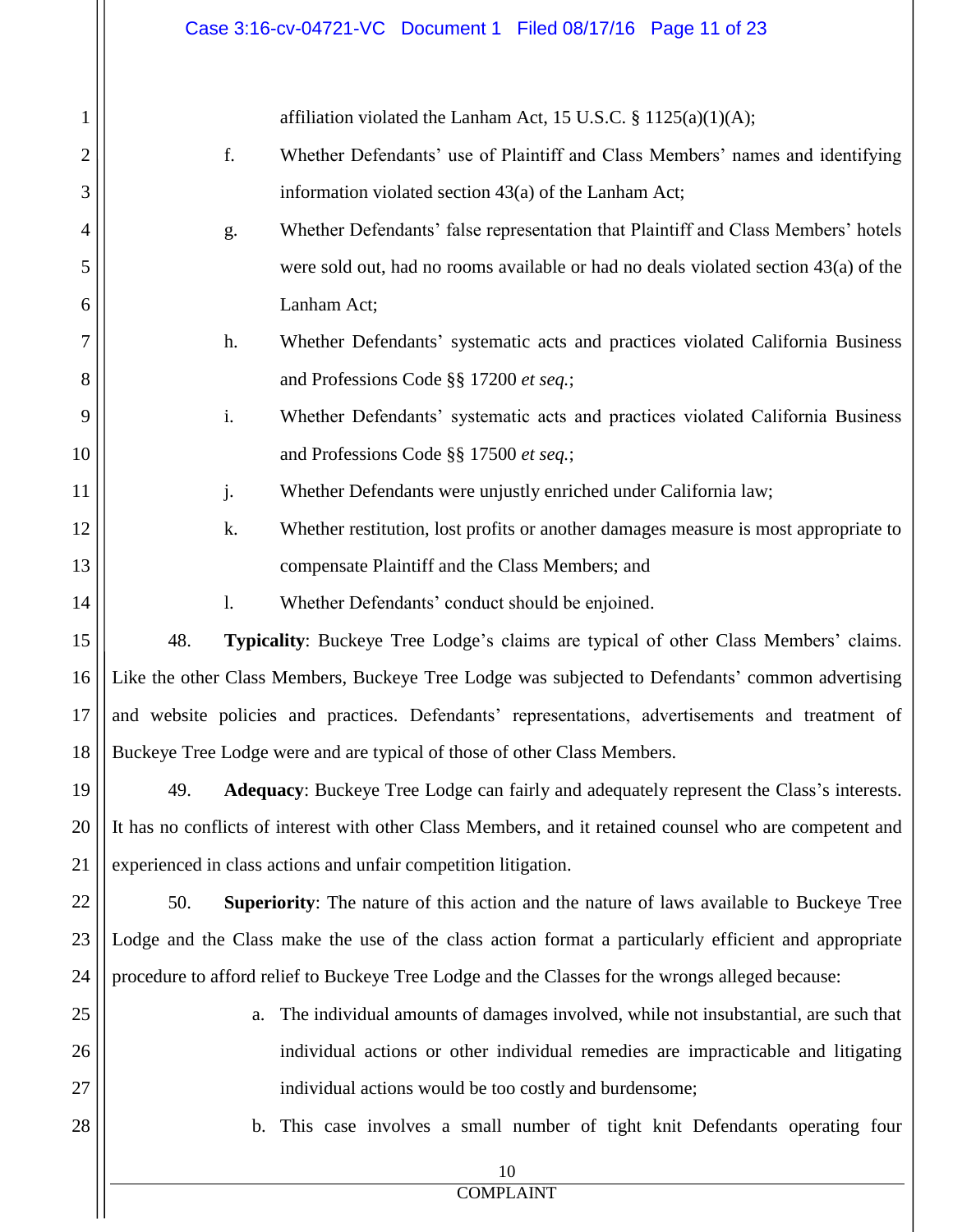Websites under a common scheme, and a large number of individual small and medium size hotels and lodges with many relatively small claims with common issues of law and fact; and

c. If each class member were required to file an individual lawsuit, Defendants would necessarily gain an unconscionable advantage since it would be able to exploit and overwhelm the limited resources of each individual class member.

#### **VIII. CLAIMS FOR RELIEF**

## **FIRST CLAIM FOR RELIEF Violation of the Lanham Act, 15 U.S.C. § 1125(a)(1)(A) (False Association and Trademark Infringement) (By Plaintiff and the National Class Members Against All Defendants)**

51. Plaintiff incorporates every preceding paragraph as if fully set forth herein.

52. In acting as alleged above, Defendants violated section 43(a) of the Lanham Act (15 U.S.C. § 1125(a)(1)(A)), in connection with on-line travel and booking services, by using in commerce words, terms, names, or symbols, or a combination thereof, which were likely to cause confusion, mistake or deception as to the affiliation, connection, or association of Defendants with Buckeye Tree Lodge and the National Class Members, or as to the origin, sponsorship, or approval of their services or commercial activities.

53. In acting as alleged above, Defendants also violated section 43(a) of the Lanham Act (15 U.S.C. § 1125(a)(1)(A)), in connection with on-line travel and booking services, by using in commerce false designations of origin, false or misleading descriptions of fact, or false or misleading representations of fact, which were likely to cause confusion, mistake, or deception as to the affiliation, connection, or association of Defendants with Buckeye Tree Lodge and the National Class Members, or as to the origin, sponsorship, or approval of their services or commercial activities.

54. Defendants' misrepresentations and actions in violation of 15 U.S.C. § 1125(a)(1)(A) proximately caused an injury to a commercial interest in sales or business reputation of Buckeye Tree Lodge and the National Class Members.

1

2

3

4

5

6

7

8

9

10

11

12

13

14

15

16

17

18

19

20

21

22

23

24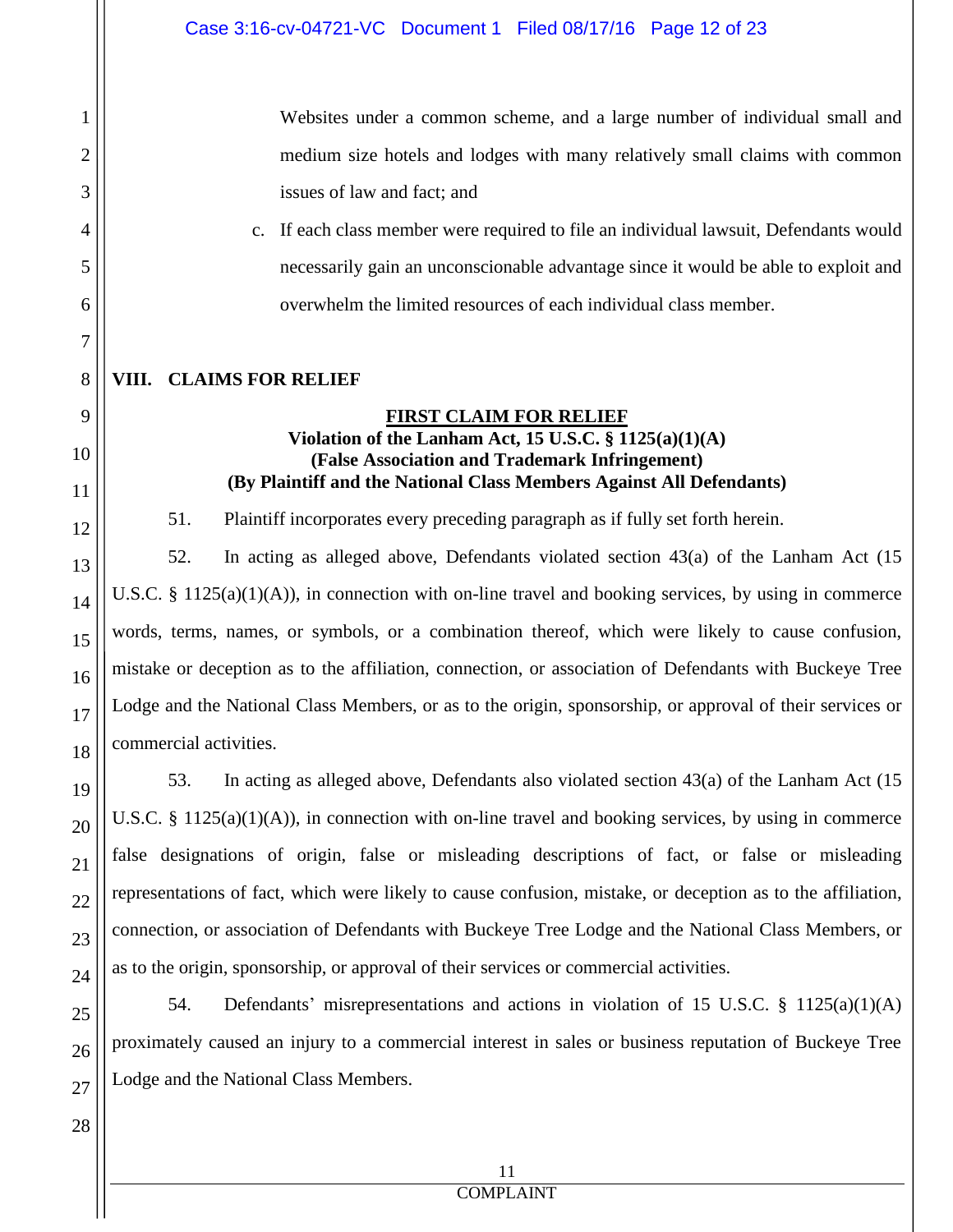#### Case 3:16-cv-04721-VC Document 1 Filed 08/17/16 Page 13 of 23

1

2

3

4

5

6

7

8

9

21

22

23

24

25

26

27

28

55. Defendants' misrepresentations and actions in violation of 15 U.S.C. § 1125(a)(1)(A) have also deprived and will continue to deprive Buckeye Tree Lodge and the National Class Members of the ability to control the consumer perception of its products and services offered under their names and marks, placing the valuable reputation and goodwill of Buckeye Tree Lodge and the National Class Members in the hands of Defendants.

56. Defendants had direct and full knowledge of Buckeye Tree Lodge and the National Class Members' prior use of and rights in their names and marks before the acts complained of herein. The knowing, intentional and willful nature of the acts set forth herein renders this an exceptional case under 15 U.S.C. § 1117(a).

10 11 12 13 14 15 57. Accordingly, pursuant to 15 U.S.C. § 1117, Buckeye Tree Lodge and the National Class Members are entitled to recover: (1) Defendants' profits, or an amount that is adequate, which the Court finds to be just according to the circumstances of the case, as compensation; (2) the damages sustained by Buckeye Tree Lodge and the National Class Members, in a sum above the amount found as actual damages, not exceeding three times such amount; (3) the costs of the action; and (4) reasonable attorney fees.

16 17 18 19 20 58. As a result of Defendants' aforesaid conduct and in addition to other damages, Buckeye Tree Lodge and the National Class Members have suffered the continuing loss of the goodwill and reputation established by their names and marks. This continuing loss of goodwill cannot be properly calculated and thus constitutes irreparable harm and an injury for which Buckeye Tree Lodge and the National Class Members have no adequate remedy at law. Buckeye Tree Lodge and the National Class Members will continue to suffer irreparable harm unless this Court enjoins Defendants' conduct.

### **SECOND CLAIM FOR RELIEF Violation of the Lanham Act, 15 U.S.C. § 1125(a)(1)(B) (False Advertising and Trademark Infringement) (By Plaintiff and the National Class Members Against All Defendants)**

59. Plaintiff incorporates every preceding paragraph as if fully set forth herein.

60. In acting as alleged above, Defendants violated section 43(a) of the Lanham Act (15 U.S.C. §  $1125(a)(1)(B)$ , in connection with on-line travel and booking services, by using in commerce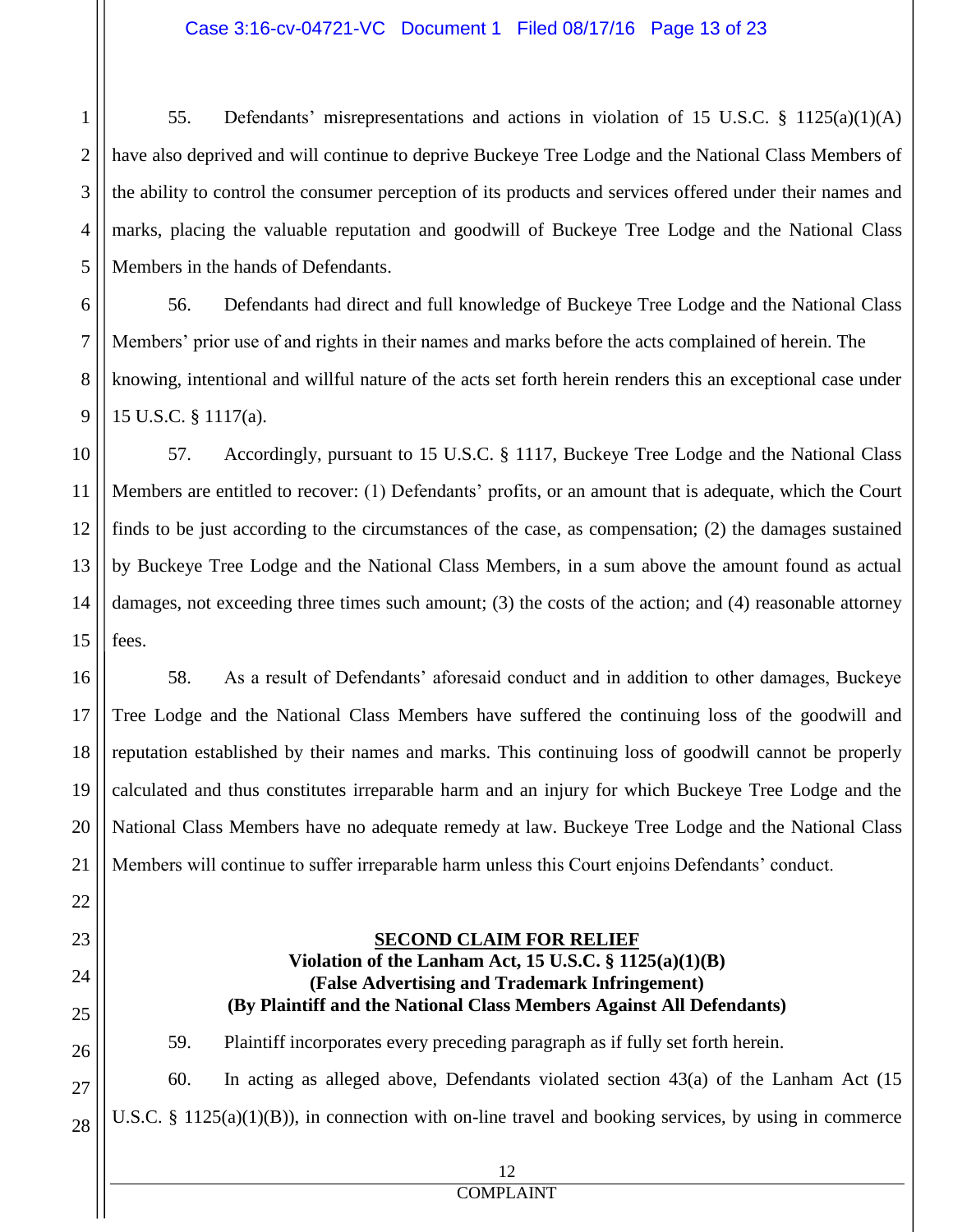#### Case 3:16-cv-04721-VC Document 1 Filed 08/17/16 Page 14 of 23

1 2 3 words, terms, names, or symbols, or a combination thereof, which in commercial advertising or promotion, misrepresented the nature, characteristics, or qualities of Buckeye Tree Lodge and the National Class Members' services or commercial activities.

61. In acting as alleged above, Defendants also violated section 43(a) of the Lanham Act (15 U.S.C.  $\S 1125(a)(1)(B)$ , in connection with on-line travel and booking services, by using in commerce false designations of origin, false or misleading descriptions of fact, or false or misleading representations of fact, which in commercial advertising or promotion, misrepresented the nature, characteristics, or qualities of Buckeye Tree Lodge and the National Class Members' services or commercial activities.

10 11 12 62. Defendants' misrepresentations and actions in violation of 15 U.S.C. § 1125(a)(1)(B) proximately caused an injury to a commercial interest in sales or business reputation of Buckeye Tree Lodge and the National Class Members.

13 14 15 16 17 63. Defendants' misrepresentations and actions in violation of 15 U.S.C. § 1125(a)(1)(A) have also deprived and will continue to deprive Buckeye Tree Lodge and the National Class Members of the ability to control the consumer perception of their products and services offered under their names and marks, placing the valuable reputation and goodwill of Buckeye Tree Lodge and the National Class Members in the hands of Defendants.

64. Defendants had direct and full knowledge of Buckeye Tree Lodge and the National Class Members' prior use of and rights in their names and marks before the acts complained of herein. The knowing, intentional and willful nature of the acts set forth herein renders this an exceptional case under 15 U.S.C. § 1117(a).

22 23 24 25 26 27 65. Accordingly, pursuant to 15 U.S.C. § 1117, Buckeye Tree Lodge and the National Class Members are entitled to recover: (1) Defendants' profits, or an amount that is adequate, which the Court finds to be just according to the circumstances of the case, as compensation; (2) the damages sustained by Buckeye Tree Lodge and the National Class Members, in a sum above the amount found as actual damages, not exceeding three times such amount; (3) the costs of the action; and (4) reasonable attorney fees should the Court find this to be an exceptional action.

28

4

5

6

7

8

9

18

19

20

21

66. As a result of Defendants' aforesaid conduct and in addition to other damages, Buckeye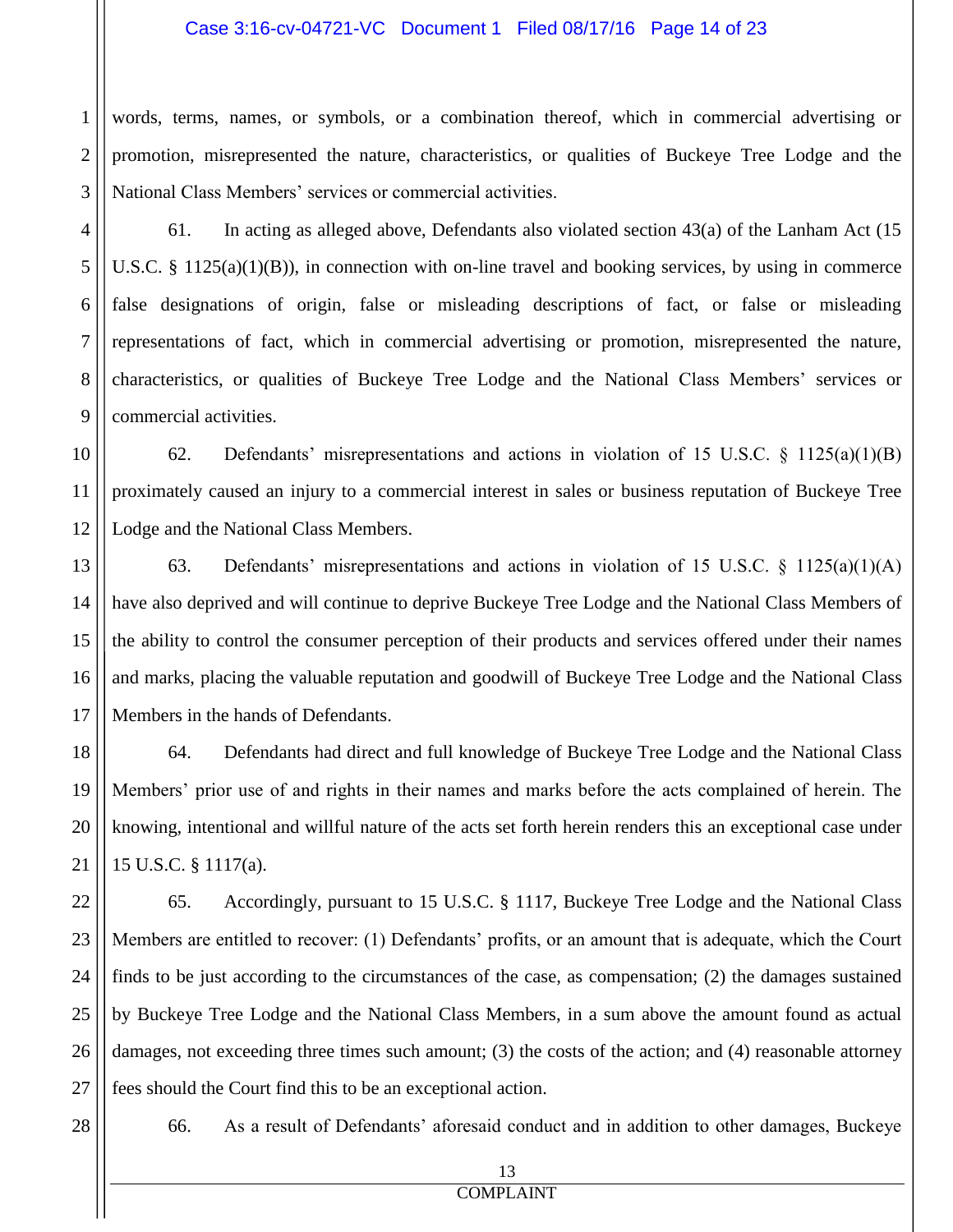1 2 3 4 5 Tree Lodge and the National Class Members have suffered the continuing loss of the goodwill and reputation established by their names and marks. This continuing loss of goodwill cannot be properly calculated and thus constitutes irreparable harm and an injury for which Buckeye Tree Lodge and the National Class Members have no adequate remedy at law. Buckeye Tree Lodge and the National Class Members will continue to suffer irreparable harm unless this Court enjoins Defendants' conduct.

#### **THIRD CLAIM FOR RELIEF Unfair Competition – Violations of California Business & Professions Code §§ 17200,** *et seq***. (By Plaintiff and the California Sub-Class Members Against All Defendants)**

67. Plaintiff incorporates every preceding paragraph as if fully set forth herein.

6

7

8

9

10

11

12

13

14

68. Defendants' conduct, as alleged herein, has been, and continues to be, unfair, unlawful, and harmful to Buckeye Tree Lodge, the California Sub-Class Members, consumers and the general public. Buckeye Tree Lodge seeks to enforce important rights affecting the public interest within the meaning of California Code of Civil Procedure § 1021.5.

15 16 17 69. Defendants' activities, as alleged herein, are violations of federal and California law, and constitute unfair competition and unlawful business acts and practices in violation of California Business & Professions Code §§ 17200, *et seq.*

18 19 20 70. Buckeye Tree Lodge and the California Sub-Class Members have been personally aggrieved by Defendants' unfair competition and unlawful business acts and practices as alleged herein, including but not necessarily limited to, by the loss of money or property.

21 22 23 24 25 71. Pursuant to California Business & Professions Code §§ 17200, *et seq.*, Buckeye Tree Lodge and the California Sub-Class Members are entitled to disgorgement and restitution of the income that Defendants earned during a period that commences four years prior to the filing of this Complaint; an award of attorneys' fees pursuant to California Code of Civil Procedure § 1021.5 and other applicable law; and an award of costs.

26 27 28 72. As a result of Defendants' aforesaid conduct and in addition to other damages, Buckeye Tree Lodge and the California Sub-Class Members have suffered the continuing loss of the goodwill and reputation established by their names and marks. This continuing loss of goodwill cannot be properly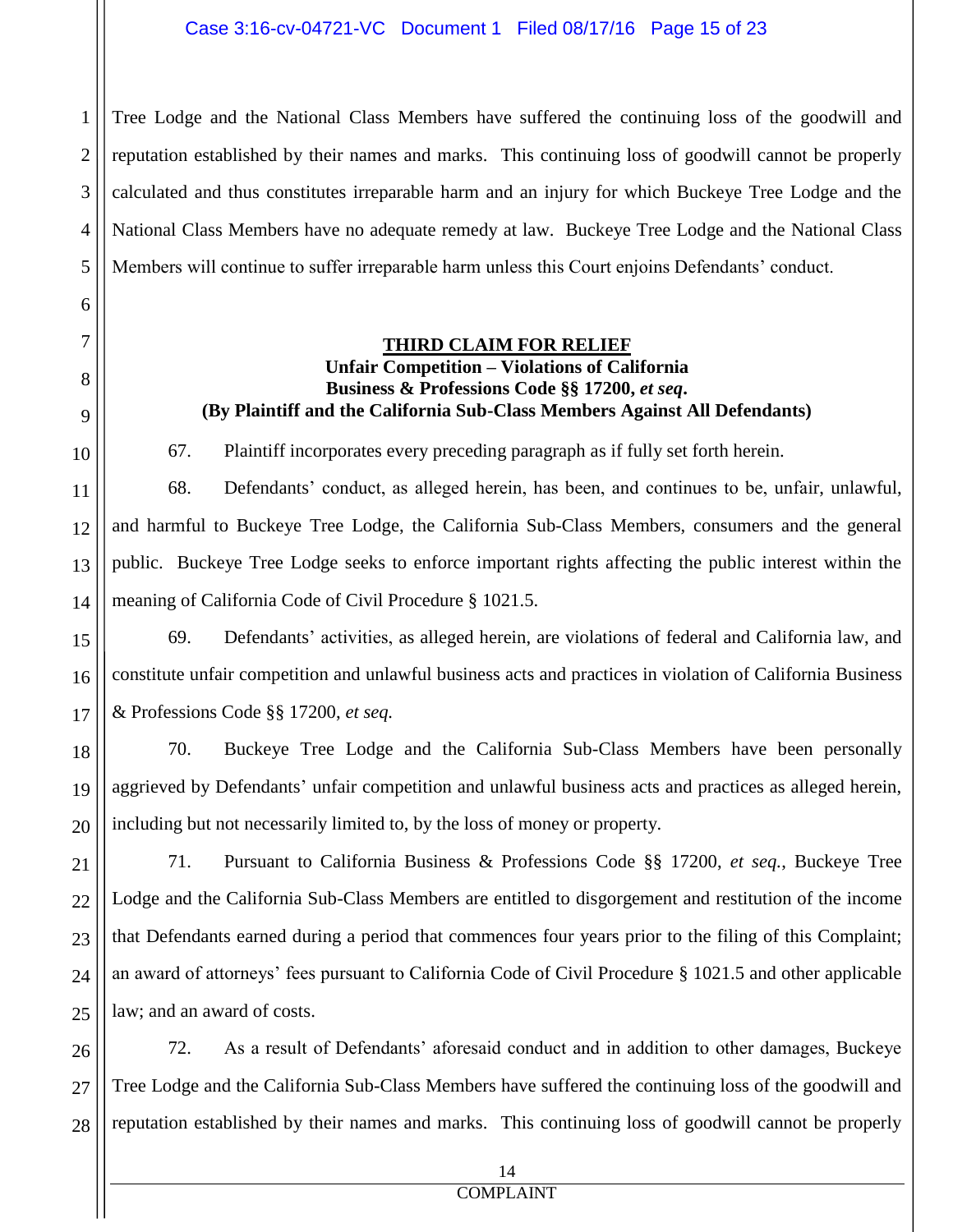1 2 3 4 calculated and thus constitutes irreparable harm and an injury for which Buckeye Tree Lodge and the California Sub-Class Members have no adequate remedy at law. Buckeye Tree Lodge and the California Sub-Class Members will continue to suffer irreparable harm unless this Court enjoins Defendants' conduct.

#### **FOURTH CLAIM FOR RELIEF**

#### **False Advertising– Violations of California Business & Professions Code §§ 17500,** *et seq***. (By Plaintiff and the California Sub-Class Members Against All Defendants)**

73. Plaintiff incorporates every preceding paragraph as if fully set forth herein.

12 74. Defendants' conduct, as alleged herein, has been, and continues to be, unfair, unlawful, and harmful to Buckeye Tree Lodge, the California Sub-Class Members, consumers and the general public. Buckeye Tree Lodge seeks to enforce important rights affecting the public interest within the meaning of California Code of Civil Procedure § 1021.5.

75. Defendants' activities, as alleged herein, are violations of federal and California law, and constitute false advertising in violation of California Business & Professions Code §§ 17500, *et seq.*

76. Buckeye Tree Lodge and the California Sub-Class Members have been personally aggrieved by Defendants' false advertising as alleged herein, including but not necessarily limited to, by the loss of money or property.

77. Pursuant to California Business & Professions Code §§ 17500, *et seq.*, Buckeye Tree Lodge and the California Sub-Class Members are entitled to disgorgement and restitution of the income that Defendants earned during a period that commences four years prior to the filing of this Complaint; an award of attorneys' fees pursuant to California Code of Civil Procedure § 1021.5 and other applicable law; and an award of costs.

78. As a result of Defendants' aforesaid conduct and in addition to other damages, Buckeye Tree Lodge and the California Sub-Class Members have suffered the continuing loss of the goodwill and reputation established by their names and marks. This continuing loss of goodwill cannot be properly calculated and thus constitutes irreparable harm and an injury for which Buckeye Tree Lodge and the California Sub-Class Members have no adequate remedy at law. Buckeye Tree Lodge and the California

5

6

7

8

9

10

11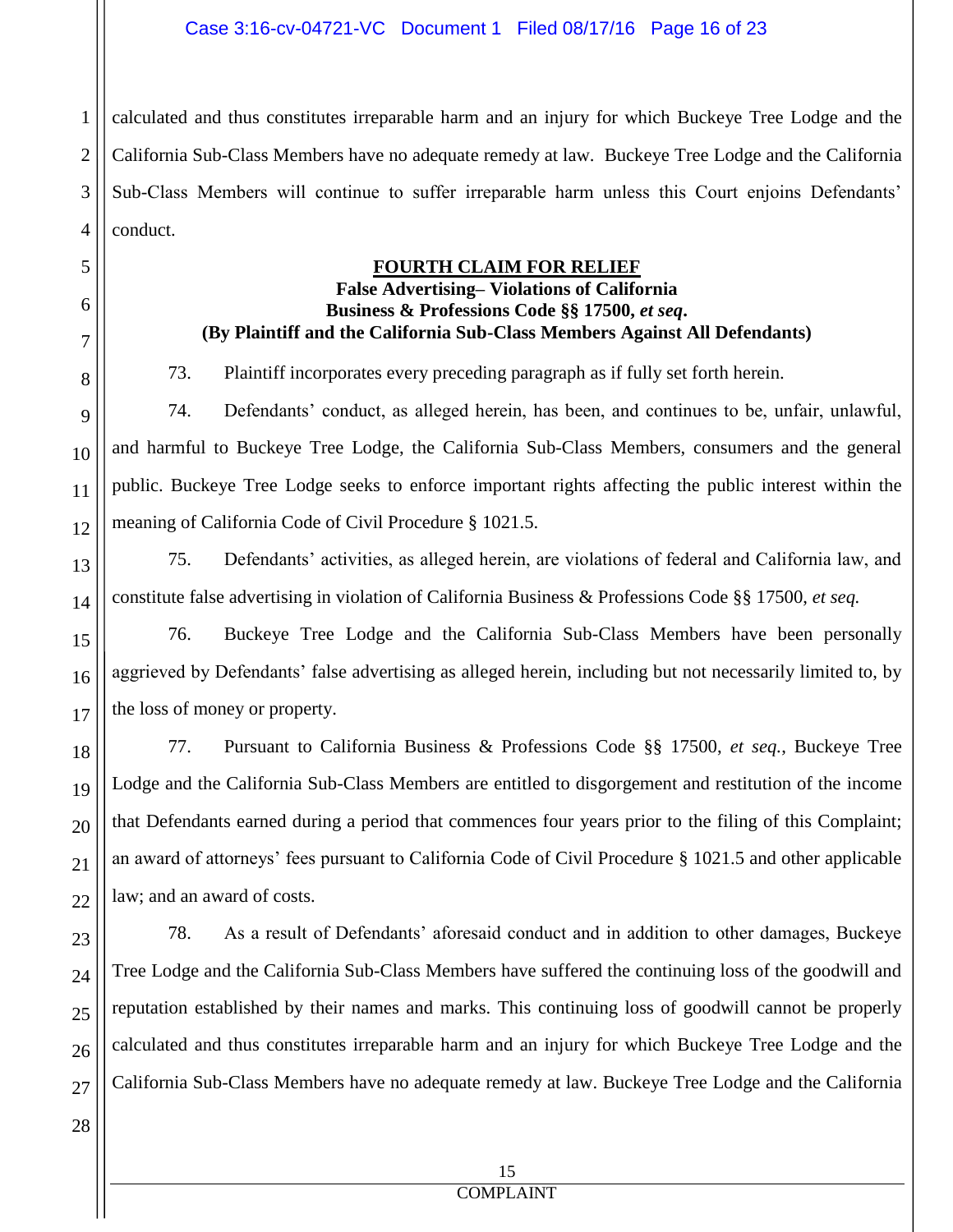1 2 Sub-Class Members will continue to suffer irreparable harm unless this Court enjoins Defendants' conduct.

3 4

5

6

7

8

9

10

11

12

13

14

15

16

17

18

19

20

21

22

23

24

25

26

27

28

#### **FIFTH CLAIM FOR RELIEF**

# **Intentional Interference with Prospective Economic Advantage (By Plaintiff and the California Sub-Class Members Against All Defendants)**

79. Plaintiff incorporates every preceding paragraph as if fully set forth herein.

80. Buckeye Tree Lodge and the California Sub-Class Members, on the one hand, and consumers who were looking to book stays at their hotels, on the other hand, were in an economic relationship that probably would have resulted in a future economic benefit to Buckeye Tree Lodge and the Class Members (the "Relationship").

81. Defendants knew of the Relationship.

82. Defendants intended to disrupt the Relationship.

83. Defendants, in acting as alleged above, engaged in wrongful conduct by, without limitation, violating the Lanham Act, violating California Business & Professions Code §§ 17200, *et seq.*  and 17500, *et seq.*, violating California common law, engaging in acts of unfair competition, false advertising, false affiliation and misrepresentation.

84. The Relationship was disrupted.

85. Buckeye Tree Lodge and the California Sub-Class Members suffered harm.

86. Defendants' wrongful conduct, as alleged above, was a substantial factor in causing Buckeye Tree Lodge and the California Sub-Class Members' harm.

87. Defendants engaged in the conduct alleged above with malice, oppression, or fraud in that Defendants' conduct was done with a willful and knowing disregard of Plaintiff and the California Sub-Class Members' rights, Defendants' conduct subjected Plaintiff and the California Sub-Class Members' to cruel and unjust hardship in knowing disregard of their rights, or Defendants intentionally misrepresented the true facts or concealed material facts and did so intending to harm Plaintiff and the California Sub-Class Members or in reckless disregard that such harm would result.

88. As a result, in addition to other remedies available, Plaintiff and the California Sub-Class Members may also recover damages to punish Defendants and deter future similar wrongful conduct.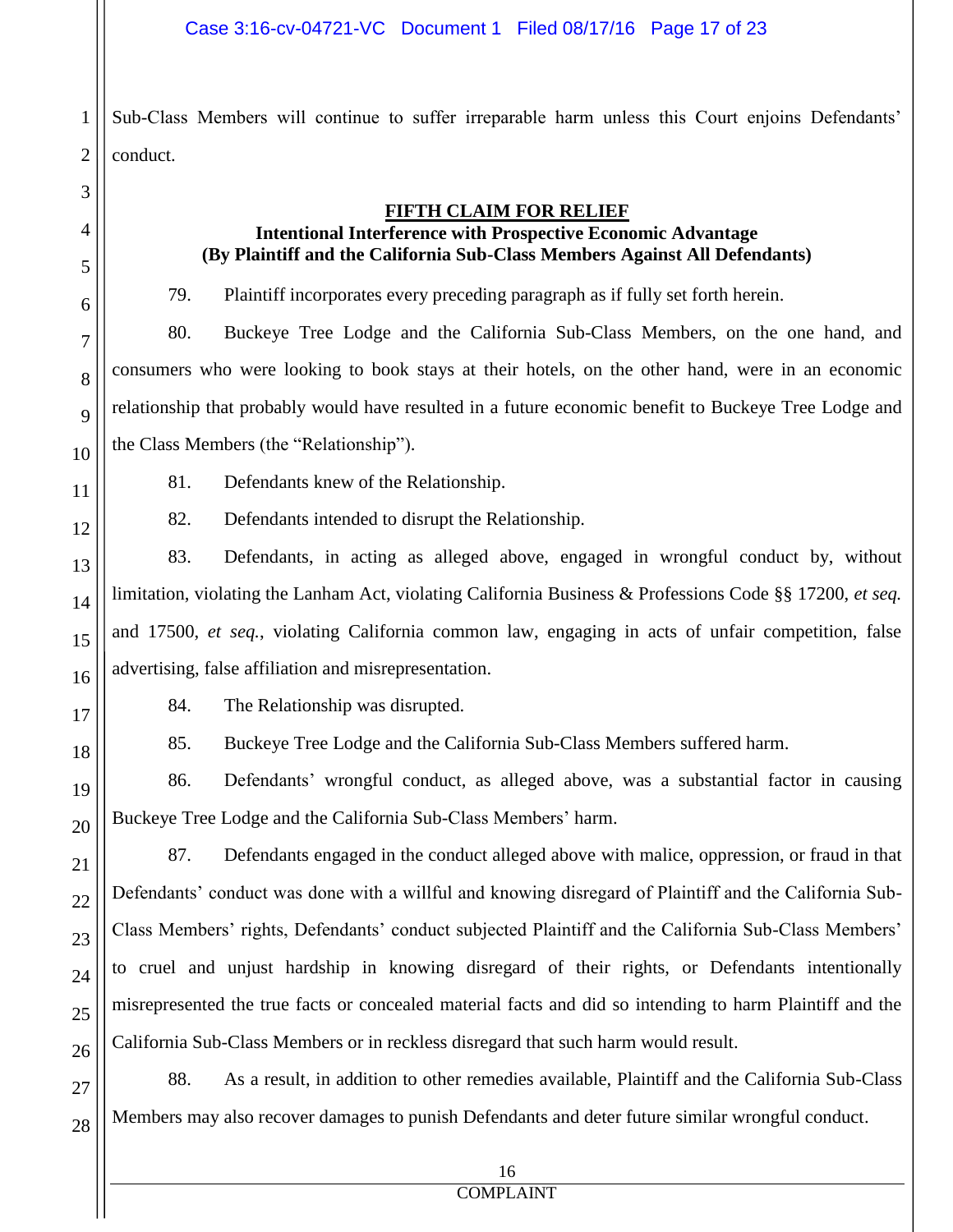2 3 4 5 6 7 89. As a result of Defendants' aforesaid conduct and in addition to other damages, Buckeye Tree Lodge and the California Sub-Class Members have suffered the continuing loss of the goodwill and reputation established by their names and marks. This continuing loss of goodwill cannot be properly calculated and thus constitutes irreparable harm and an injury for which Buckeye Tree Lodge and the California Sub-Class Members have no adequate remedy at law. Buckeye Tree Lodge and the California Sub-Class Members will continue to suffer irreparable harm unless this Court enjoins Defendants' conduct.

#### **SIXTH CLAIM FOR RELIEF**

# **Negligent Interference with Prospective Economic Advantage (By Plaintiff and the California Sub-Class Members Against All Defendants)**

90. Plaintiff incorporates every preceding paragraph as if fully set forth herein.

91. Buckeye Tree Lodge and the California Sub-Members, on the one hand, and consumers who were looking to book stays at their hotels, on the other hand, were in a Relationship that probably would have resulted in a future economic benefit to Buckeye Tree Lodge and the California Sub-Class Members.

92. Defendants knew or should have known of this Relationship.

93. Defendants knew or should have known that this Relationship would be disrupted if they failed to act with reasonable care.

94. Defendants failed to act with reasonable care.

95. Defendants, in acting as alleged above, engaged in wrongful conduct by, without limitation, violating the Lanham Act, violating California Business & Professions Code §§ 17200, *et seq.*  and 17500, *et seq.*, violating California common law, engaging in acts of unfair competition, false advertising, false affiliation and misrepresentation.

96. The Relationship was disrupted.

97. Buckeye Tree Lodge and the California Sub-Class Members suffered harm.

98. Defendants' wrongful conduct, as alleged above, was a substantial factor in causing Buckeye Tree Lodge and the Class Members' harm.

1

8

9

10

11

12

13

14

15

16

17

18

19

20

21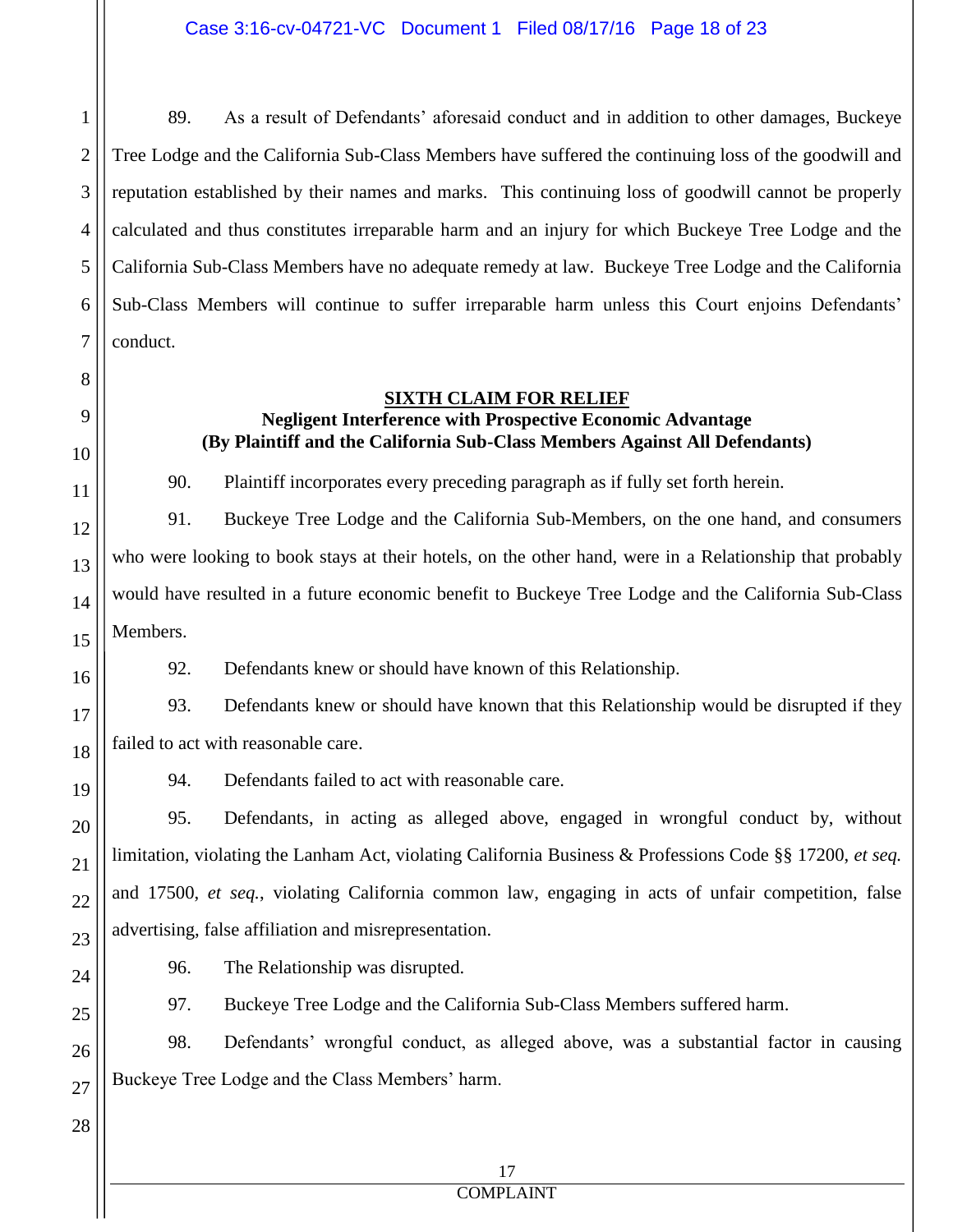99. As a result of Defendants' aforesaid conduct and in addition to other damages, Buckeye Tree Lodge and the California Sub-Class Members have suffered the continuing loss of the goodwill and reputation established by their names and marks. This continuing loss of goodwill cannot be properly calculated and thus constitutes irreparable harm and an injury for which Buckeye Tree Lodge and the California Sub-Class Members have no adequate remedy at law. Buckeye Tree Lodge and the California Sub-Class Members will continue to suffer irreparable harm unless this Court enjoins Defendants' conduct.

#### **SEVENTH CLAIM FOR RELIEF Unjust Enrichment and Restitution (By Plaintiff and the California Sub-Class Members Against All Defendants)**

100. Plaintiff incorporates every preceding paragraph as if fully set forth herein.

101. In acting as alleged above, Defendants have been unjustly enriched in that Defendants have knowingly benefitted at the expense of Buckeye Tree Lodge and the California Sub-Class Members in a manner such that allowance of Defendants to retain the benefits that they received would be unjust.

102. Buckeye Tree Lodge and the California Sub-Class Members are entitled to disgorgement and restitution of the income that Defendants earned during a period that commences four years prior to the filing of this Complaint; a temporary and permanent injunction requiring Defendants to refrain from their unlawful activities; an award of attorneys' fees pursuant to California Code of Civil Procedure § 1021.5 and other applicable law; and an award of costs.

103. As a result of Defendants' aforesaid conduct and in addition to other damages, Buckeye Tree Lodge and the California Sub-Class Members have suffered the continuing loss of the goodwill and reputation established by their names and marks. This continuing loss of goodwill cannot be properly calculated and thus constitutes irreparable harm and an injury for which Buckeye Tree Lodge and the California Sub-Class Members have no adequate remedy at law. Buckeye Tree Lodge and the California Sub-Class Members will continue to suffer irreparable harm unless this Court enjoins Defendants' conduct.

27 / / /

1

2

3

4

5

6

7

8

9

10

11

12

13

14

15

16

17

18

19

20

21

22

23

24

25

26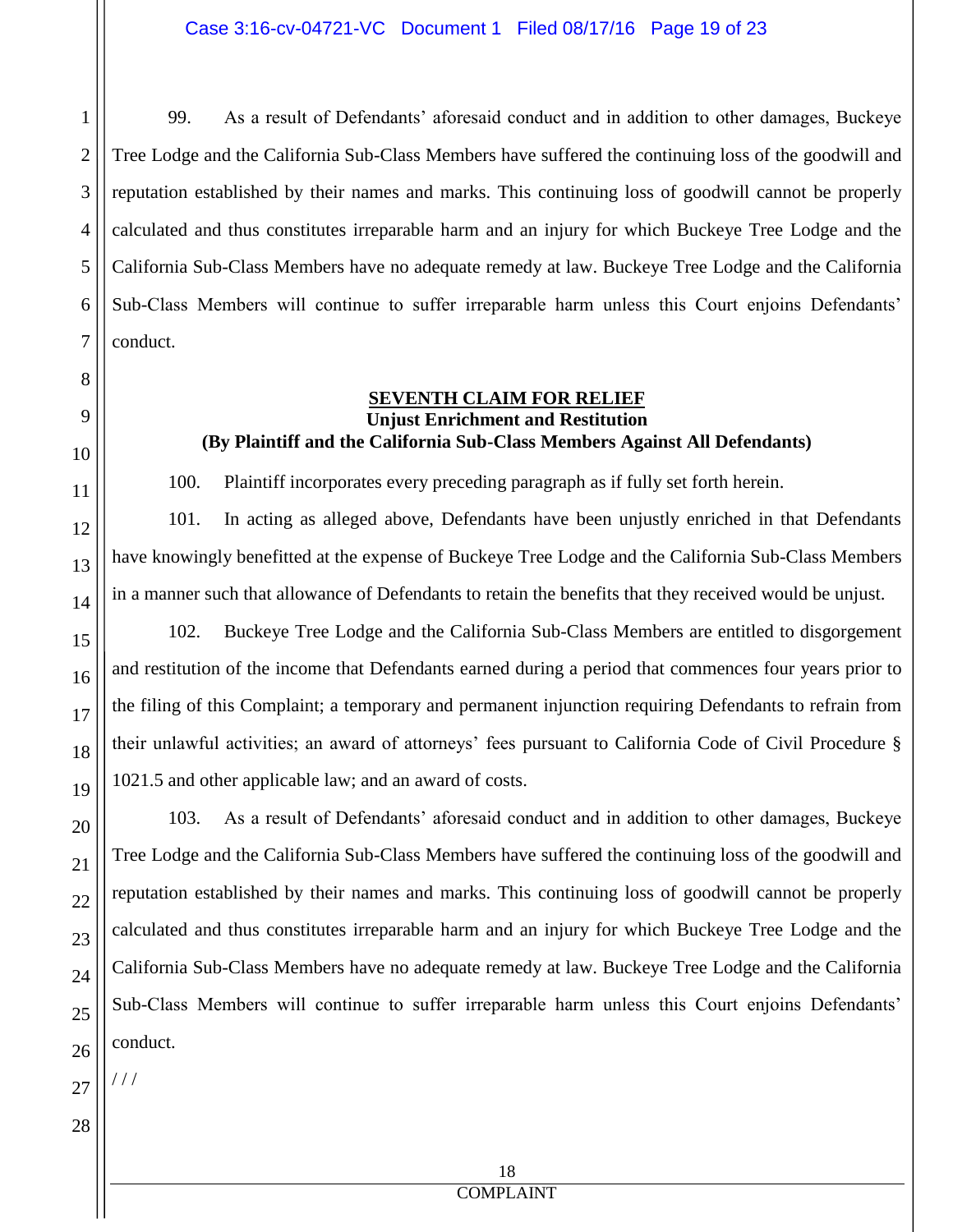|              |                        | Case 3:16-cv-04721-VC Document 1 Filed 08/17/16 Page 20 of 23                                                            |
|--------------|------------------------|--------------------------------------------------------------------------------------------------------------------------|
| $\mathbf{1}$ | IX.                    | <b>PRAYER FOR RELIEF</b>                                                                                                 |
| 2            | 104.                   | Plaintiff and the Classes prays for relief and judgment against Defendants, jointly and                                  |
| 3            | severally, as follows: |                                                                                                                          |
| 4            |                        |                                                                                                                          |
| 5            |                        | <b>Class Action Certification</b>                                                                                        |
| 6            | 1.                     | That Plaintiff's claims be certified as a class action under Federal Rule of Civil Procedure                             |
| 7            |                        | 23;                                                                                                                      |
| 8            | 2.                     | That the Court certify the National Class; and                                                                           |
| 9            | 3.                     | That the Court certify the California Sub-Class.                                                                         |
| 10           |                        |                                                                                                                          |
| 11           |                        | As to the First Claim For Relief<br>(False Affiliation, the Lanham Act $(15 \text{ U.S.C. } § 1125(a)(1)(A)$ violations) |
| 12           |                        |                                                                                                                          |
| 13           | 1.                     | Defendants' profits, or an amount that is adequate, which the Court finds to be just                                     |
| 14           |                        | according to the circumstances of the case, as compensation, pursuant to 15 U.S.C. §                                     |
| 15           |                        | 1117;                                                                                                                    |
| 16           | 2.                     | The damages sustained by Buckeye Tree Lodge and the National Class Members, in a                                         |
| 17           |                        | sum above the amount found as actual damages, not exceeding three times such amount,                                     |
| 18           |                        | pursuant to 15 U.S.C. § 1117;                                                                                            |
| 19           | 3.                     | For temporary and permanent injunctive relief;                                                                           |
| 20           | 4.                     | The costs of the action pursuant to 15 U.S.C. $\S$ 1117;                                                                 |
| 21           | 5.                     | For reasonable attorneys' fees pursuant to 15 U.S.C. § 1117; and                                                         |
| 22           | 6.                     | For such other and further relief as the Court may deem equitable and appropriate.                                       |
| 23           |                        |                                                                                                                          |
| 24           |                        | As to the Second Claim For Relief<br>(False Advertising, Lanham Act (15 U.S.C. § 1125(a)(1)(B) violations)               |
| 25           | 1.                     | Defendants' profits, or an amount that is adequate, which the Court finds to be just                                     |
| 26           |                        | according to the circumstances of the case, as compensation, pursuant to 15 U.S.C. §                                     |
| 27           |                        | 1117;                                                                                                                    |
| 28           |                        |                                                                                                                          |
|              |                        | 19<br><b>COMPLAINT</b>                                                                                                   |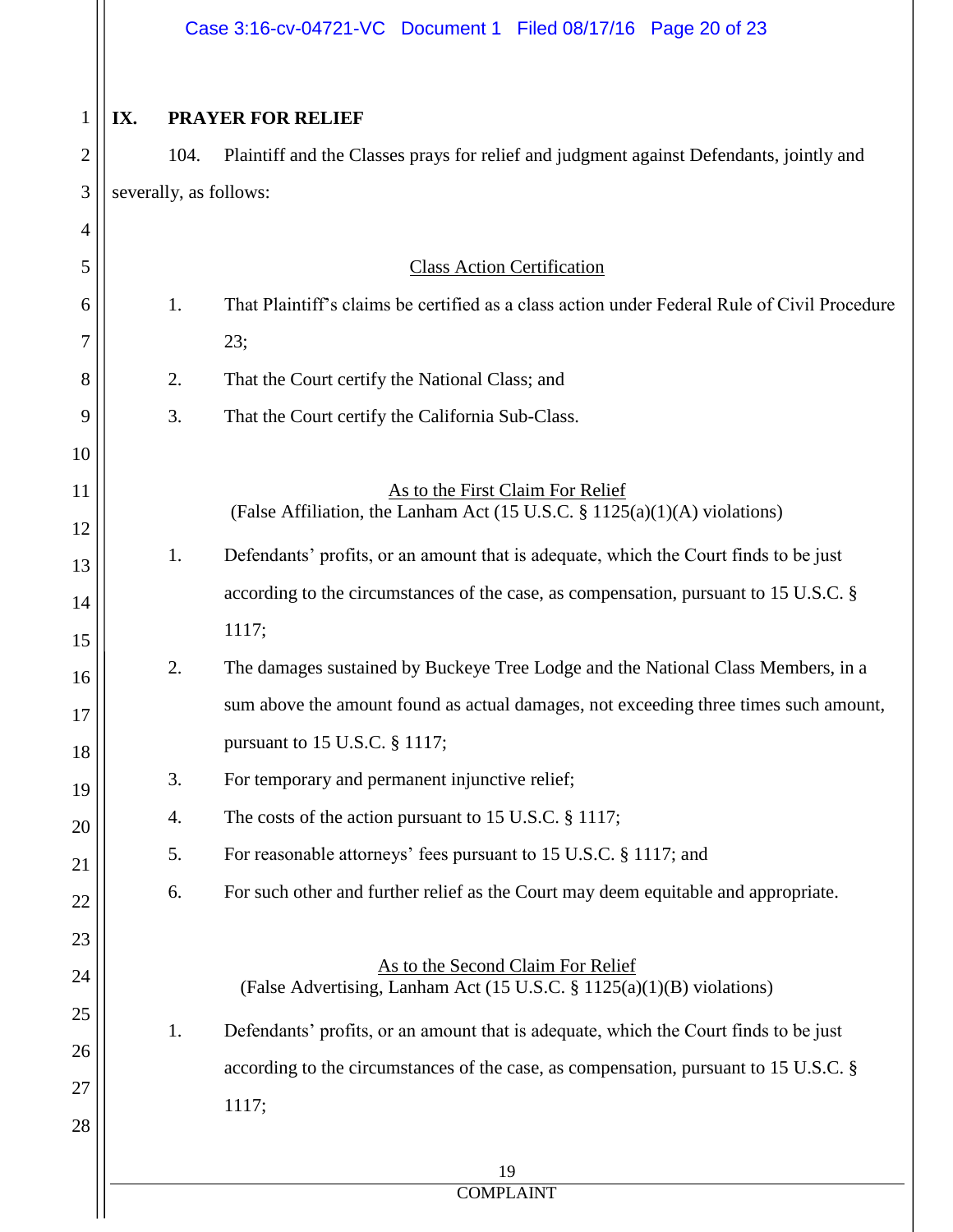|                |    | Case 3:16-cv-04721-VC Document 1 Filed 08/17/16 Page 21 of 23                             |
|----------------|----|-------------------------------------------------------------------------------------------|
| 1              | 2. | The damages sustained by Buckeye Tree Lodge and the National Class Members, in a          |
| $\overline{2}$ |    | sum above the amount found as actual damages, not exceeding three times such amount,      |
| 3              |    | pursuant to 15 U.S.C. § 1117;                                                             |
| 4              | 3. | For temporary and permanent injunctive relief;                                            |
| 5              | 4. | The costs of the action pursuant to 15 U.S.C. § 1117;                                     |
| 6              | 5. | For reasonable attorneys' fees pursuant to 15 U.S.C. § 1117; and                          |
| 7              | 6. | For such other and further relief as the Court may deem equitable and appropriate.        |
| 8              |    |                                                                                           |
| 9<br>10        |    | As to the Third Claim For Relief<br>(Unfair Competition)                                  |
| 11             | 1. | The disgorgement of any and all income in connection with Defendants' on-line booking,    |
| 12             |    | according to proof;                                                                       |
| 13             | 2. | For restitution of income to Plaintiff and all California Sub-Class Members and           |
| 14             |    | prejudgment interest from the day such amounts were due and payable;                      |
| 15             | 3. | For the appointment of a receiver to receive, manage and distribute any and all funds     |
| 16             |    | disgorged from Defendants and determined to have been wrongfully acquired by              |
| 17             |    | Defendants as a result of violations of California Business & Professions Code §§ 17200,  |
| 18             |    | et seq.;                                                                                  |
| 19             | 4. | For all actual, consequential, and incidental losses and damages, according to proof;     |
| 20             | 5. | For temporary and permanent injunctive relief;                                            |
| 21             | 6. | For reasonable attorneys' fees and costs pursuant to California Code of Civil Procedure § |
| 22             |    | $1021.5$ ; and                                                                            |
| 23             | 7. | For such other and further relief as the Court may deem equitable and appropriate.        |
| 24             |    |                                                                                           |
| 25             |    | As to the Fourth Claim For Relief<br>(False Advertising)                                  |
| 26             | 1. | The disgorgement of any and all income in connection with Defendants' on-line booking,    |
| 27             |    | according to proof;                                                                       |
| 28             |    |                                                                                           |
|                |    | 20<br>$COMDI$ a INIT                                                                      |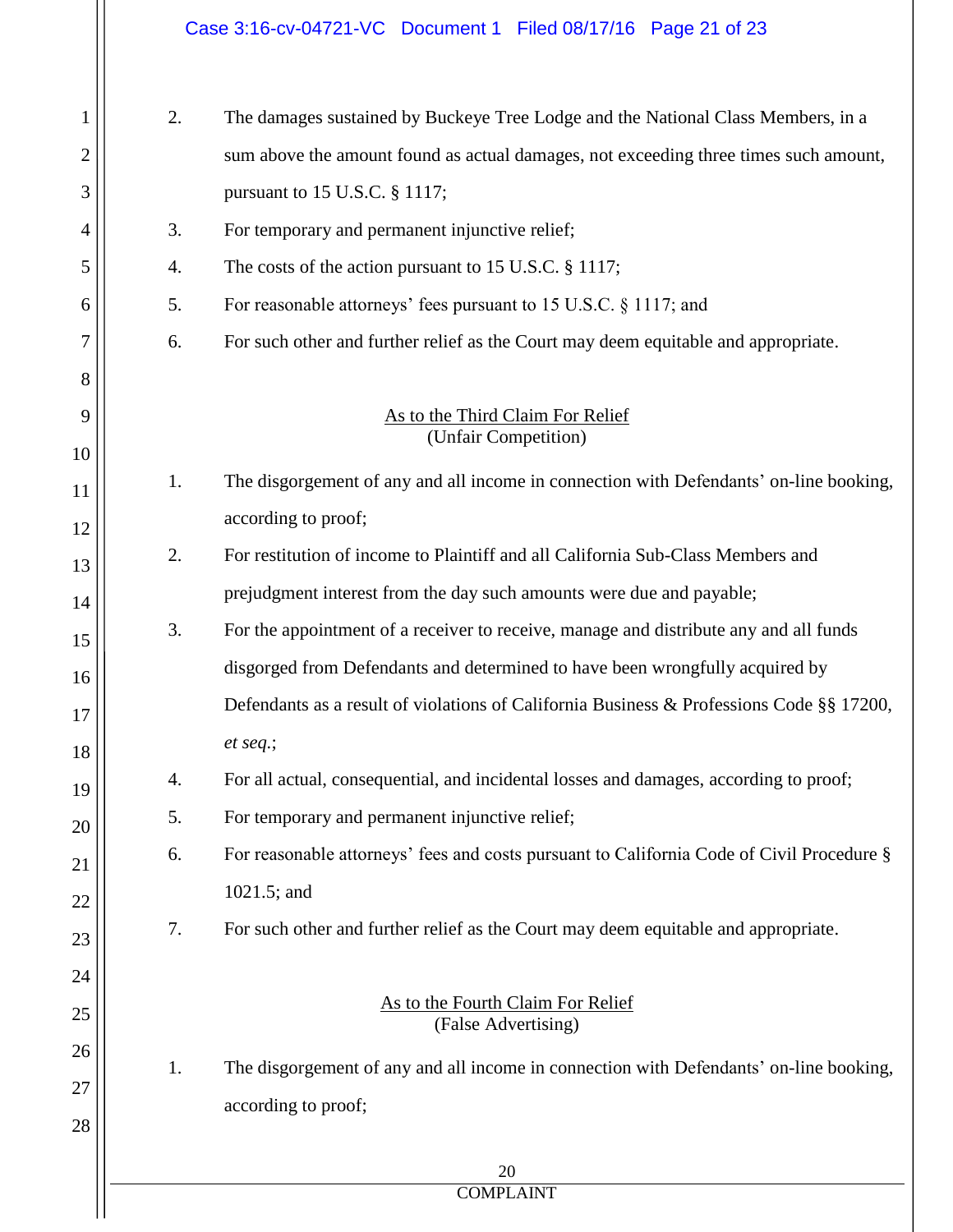# Case 3:16-cv-04721-VC Document 1 Filed 08/17/16 Page 22 of 23

| 1  | 2. | For restitution of income to Plaintiff and all California Sub-Class Members and                  |
|----|----|--------------------------------------------------------------------------------------------------|
| 2  |    | prejudgment interest from the day such amounts were due and payable;                             |
| 3  | 3. | For the appointment of a receiver to receive, manage and distribute any and all funds            |
| 4  |    | disgorged from Defendants and determined to have been wrongfully acquired by                     |
| 5  |    | Defendants as a result of violations of California Business & Professions Code §§ 17500,         |
| 6  |    | et seq.;                                                                                         |
| 7  | 4. | For all actual, consequential, and incidental losses and damages, according to proof;            |
| 8  | 5. | For temporary and permanent injunctive relief;                                                   |
| 9  | 6. | For reasonable attorneys' fees and costs pursuant to California Code of Civil Procedure §        |
| 10 |    | $1021.5$ ; and                                                                                   |
| 11 | 7. | For such other and further relief as the Court may deem equitable and appropriate                |
| 12 |    |                                                                                                  |
| 13 |    | As to the Fifth Claim For Relief                                                                 |
| 14 |    | (Intentional Interference with Prospective Economic Advantage)                                   |
| 15 | 1. | For all actual, consequential, and incidental losses and damages, according to proof;            |
| 16 | 2. | For punitive damages according to proof;                                                         |
| 17 | 3. | For temporary and permanent injunctive relief; and                                               |
| 18 | 4. | For such other and further relief as the Court may deem equitable and appropriate.               |
| 19 |    |                                                                                                  |
| 20 |    | As to the Sixth Claim For Relief<br>(Negligent Interference with Prospective Economic Advantage) |
| 21 |    |                                                                                                  |
| 22 | 1. | For all actual, consequential, and incidental losses and damages, according to proof; and        |
| 23 | 2. | For such other and further relief as the Court may deem equitable and appropriate.               |
| 24 |    |                                                                                                  |
| 25 |    | As to the Seventh Claim For Relief<br>(Unjust Enrichment)                                        |
| 26 |    |                                                                                                  |
| 27 | 1. | The disgorgement of any and all income in connection with on-line booking, according to          |
|    |    | proof;                                                                                           |
| 28 |    |                                                                                                  |
|    |    | 21                                                                                               |
|    |    | <b>COMPLAINT</b>                                                                                 |